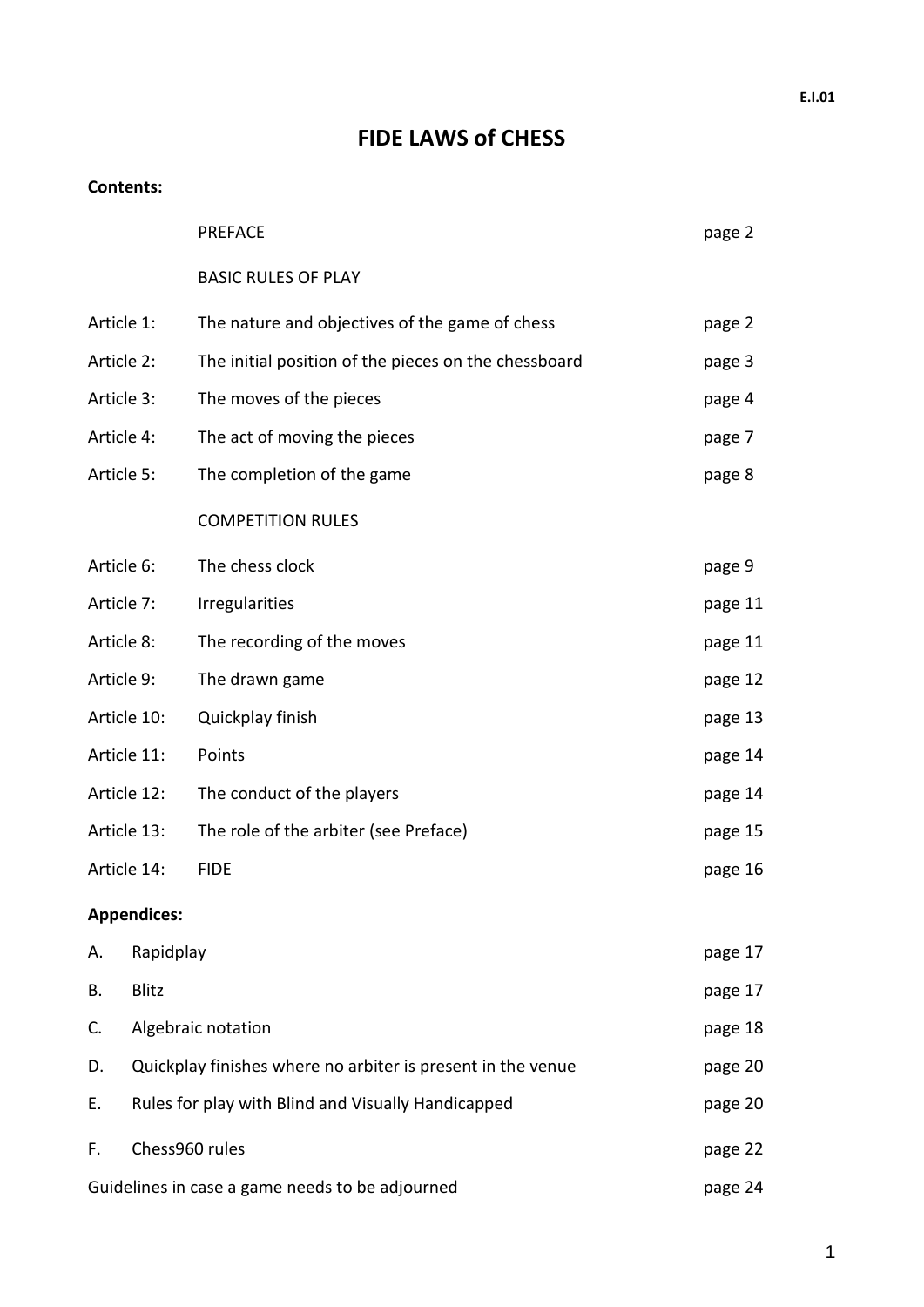FIDE Laws of Chess cover over-the-board play.

The English text is the authentic version of the Laws of Chess, which was adopted at the  $79<sup>th</sup>$  FIDE Congress at Dresden (Germany), November 2008, coming into force on 1 July 2009.

In these Laws the words 'he', 'him' and 'his' include 'she' and 'her'.

#### **PREFACE**

The Laws of Chess cannot cover all possible situations that may arise during a game, nor can they regulate all administrative questions. Where cases are not precisely regulated by an Article of the Laws, it should be possible to reach a correct decision by studying analogous situations which are discussed in the Laws. The Laws assume that arbiters have the necessary competence, sound judgement and absolute objectivity. Too detailed a rule might deprive the arbiter of his freedom of judgement and thus prevent him from finding the solution to a problem dictated by fairness, logic and special factors.

FIDE appeals to all chess players and federations to accept this view.

A member federation is free to introduce more detailed rules provided they:

- a. do not conflict in any way with the official FIDE Laws of Chess, and
- b. are limited to the territory of the federation concerned, and
- c. are not valid for any FIDE match, championship or qualifying event, or for a FIDE title or rating tournament.

### **BASIC RULES OF PLAY**

### **Article 1: The nature and objectives of the game of chess**

- 1.1 The game of chess is played between two opponents who move their pieces alternately on a square board called a 'chessboard'. The player with the white pieces commences the game. A player is said to 'have the move', when his opponent's move has been 'made'. (See Article 6.7)
- 1.2 The objective of each player is to place the opponent's king 'under attack' in such a way that the opponent has no legal move. The player who achieves this goal is said to have 'checkmated' the opponent's king and to have won the game. Leaving one's own king under attack, exposing one's own king to attack and also 'capturing' the opponent's king are not allowed. The opponent whose king has been checkmated has lost the game.
- 1.3 If the position is such that neither player can possibly checkmate, the game is drawn.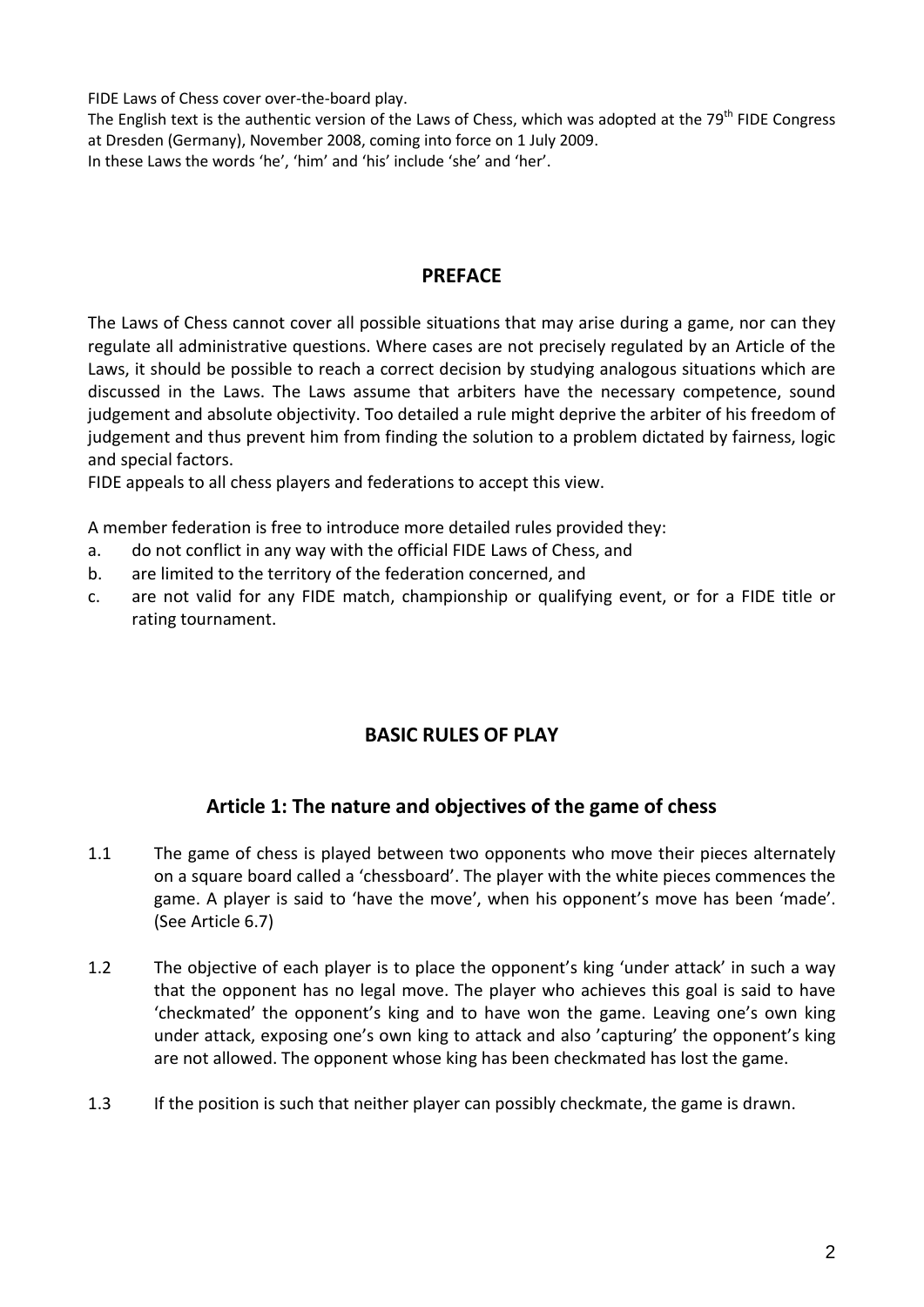### **Article 2: The initial position of the pieces on the chessboard**

- 2.1 The chessboard is composed of an 8 x 8 grid of 64 equal squares alternately light (the 'white' squares) and dark (the 'black' squares). The chessboard is placed between the players in such a way that the near corner square to the right of the player is white.
- 2.2 At the beginning of the game one player has 16 light-coloured pieces (the 'white' pieces); the other has 16 dark-coloured pieces (the 'black' pieces).

These pieces are as follows:

| A white king      | usually indicated by the symbol |
|-------------------|---------------------------------|
| A white queen     | usually indicated by the symbol |
| Two white rooks   | usually indicated by the symbol |
| Two white bishops | usually indicated by the symbol |
| Two white knights | usually indicated by the symbol |
| Eight white pawns | usually indicated by the symbol |
| A black king      | usually indicated by the symbol |
| A black queen     | usually indicated by the symbol |
| Two black rooks   | usually indicated by the symbol |
| Two black bishops | usually indicated by the symbol |
| Two black knights | usually indicated by the symbol |
| Eight black pawns | usually indicated by the symbol |

2.3 The initial position of the pieces on the chessboard is as follows:



2.4 The eight vertical columns of squares are called 'files'. The eight horizontal rows of squares are called 'ranks'. A straight line of squares of the same colour, running from one edge of the board to an adjacent edge, is called a 'diagonal'.

李三鱼

A DA

W

Ï

요

め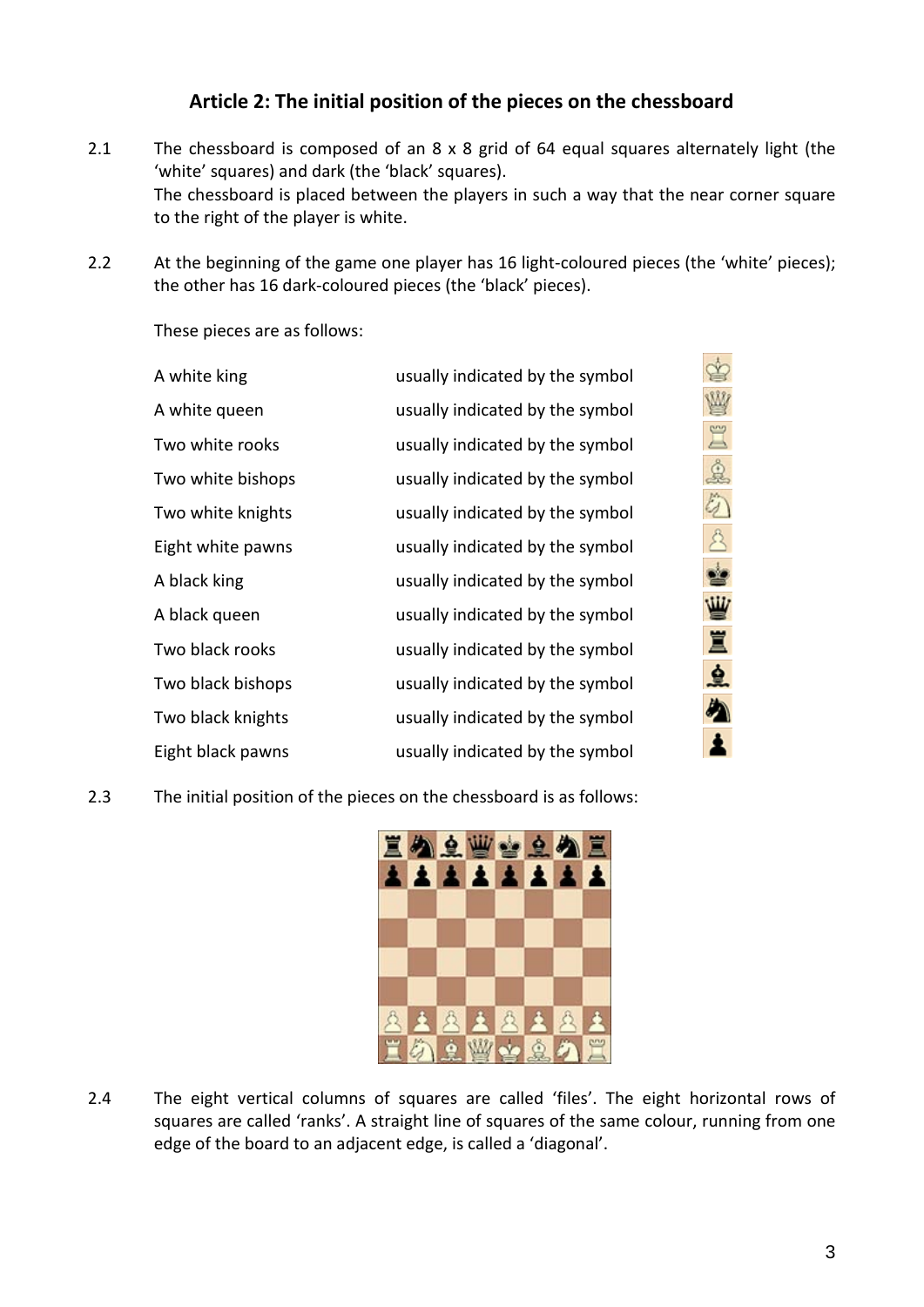### **Article 3: The moves of the pieces**

3.1 It is not permitted to move a piece to a square occupied by a piece of the same colour. If a piece moves to a square occupied by an opponent's piece the latter is captured and removed from the chessboard as part of the same move. A piece is said to attack an opponent's piece if the piece could make a capture on that square according to the Articles 3.2 to 3.8.

A piece is considered to attack a square, even if such a piece is constrained from moving to that square because it would then leave or place the king of its own colour under attack.

3.2 The bishop may move to any square along a diagonal on which it stands.



3.3 The rook may move to any square along the file or the rank on which it stands.



3.4 The queen may move to any square along the file, the rank or a diagonal on which it stands.

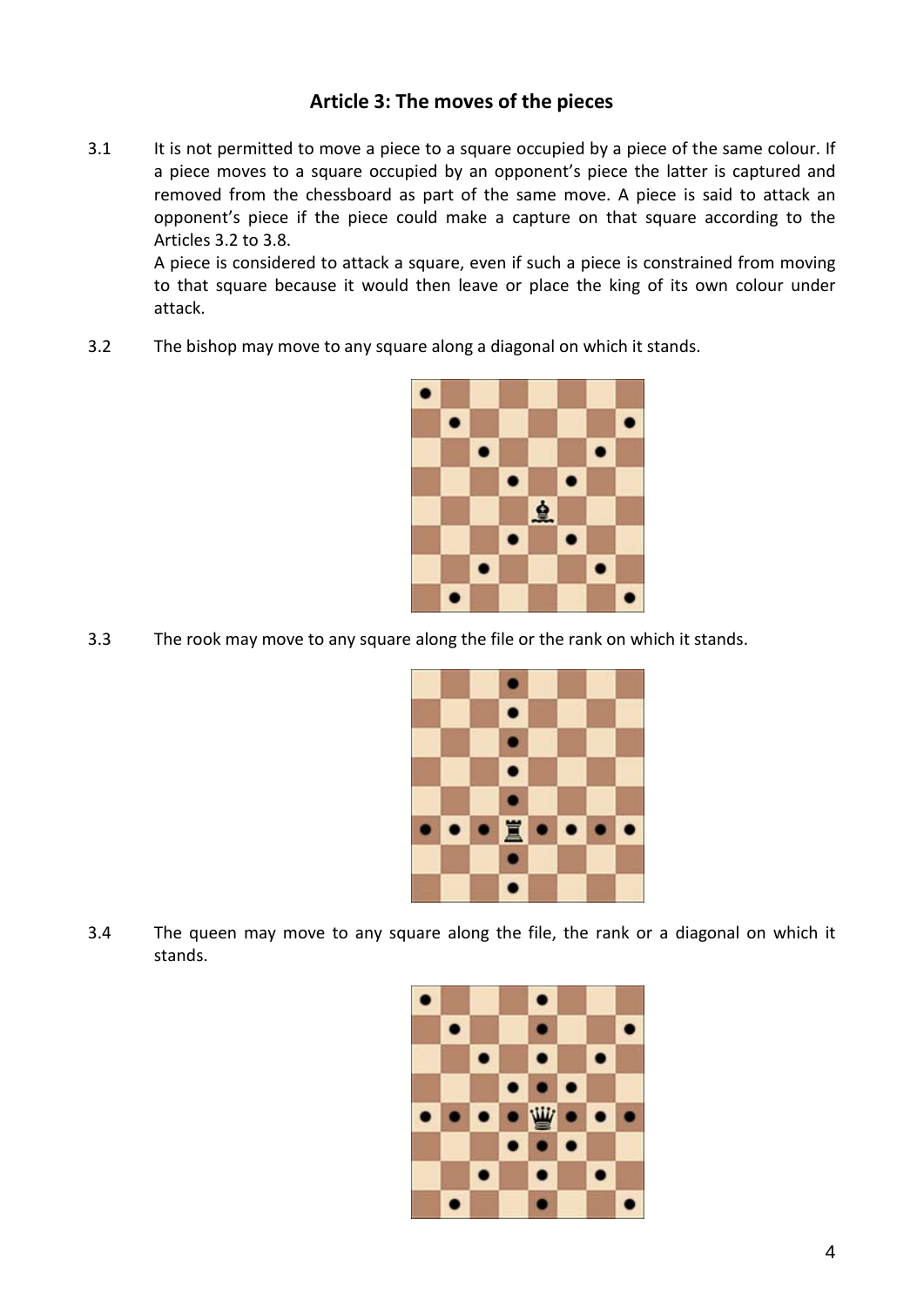- 3.5 When making these moves the bishop, rook or queen may not move over any intervening pieces.
- 3.6 The knight may move to one of the squares nearest to that on which it stands but not on the same rank, file or diagonal.



- 3.7 a. The pawn may move forward to the unoccupied square immediately in front of it on the same file, or
	- b. on its first move the pawn may move as in 3.7.a or alternatively it may advance two squares along the same file provided both squares are unoccupied, or
	- c. the pawn may move to a square occupied by an opponent's piece, which is diagonally in front of it on an adjacent file, capturing that piece.



d. A pawn attacking a square crossed by an opponent's pawn which has advanced two squares in one move from its original square may capture this opponent's pawn as though the latter had been moved only one square. This capture is only legal on the move following this advance and is called an 'en passant' capture.

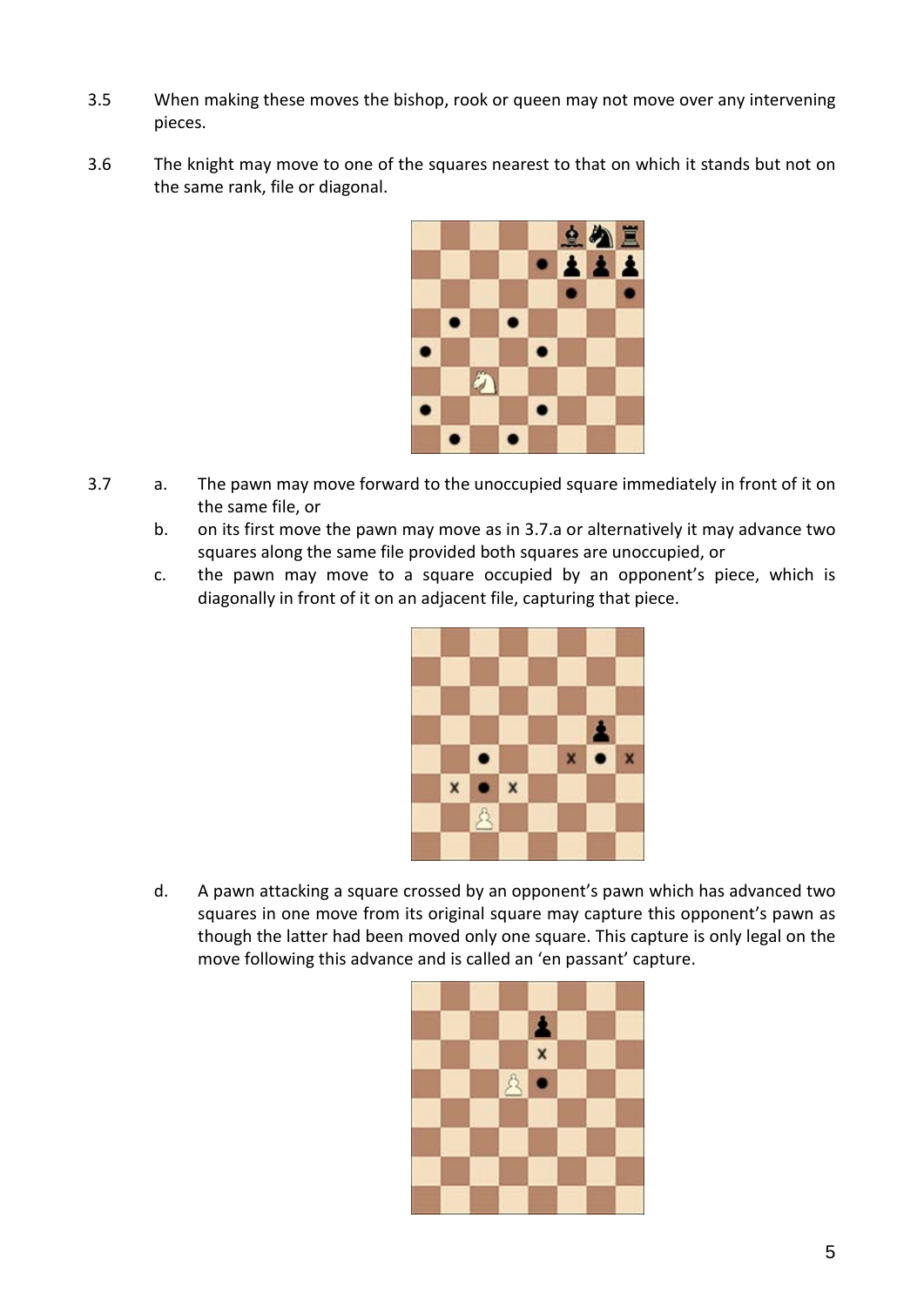- e. When a pawn reaches the rank furthest from its starting position it must be exchanged as part of the same move on the same square for a new queen, rook, bishop or knight of the same colour. The player's choice is not restricted to pieces that have been captured previously. This exchange of a pawn for another piece is called 'promotion' and the effect of the new piece is immediate.
- 3.8 a. There are two different ways of moving the king: by moving to any adjoining square not attacked by one or more of the opponent's pieces



or by 'castling'. This is a move of the king and either rook of the same colour along the player's first rank, counting as a single move of the king and executed as follows: the king is transferred from its original square two squares towards the rook on its original square, then that rook is transferred to the square the king has just crossed.



*Before white kingside castling After white kingside castling Before black queenside castling After black queenside castling*



*Before white queenside castling After white queenside castling Before black kingside castling After black kingside castling*



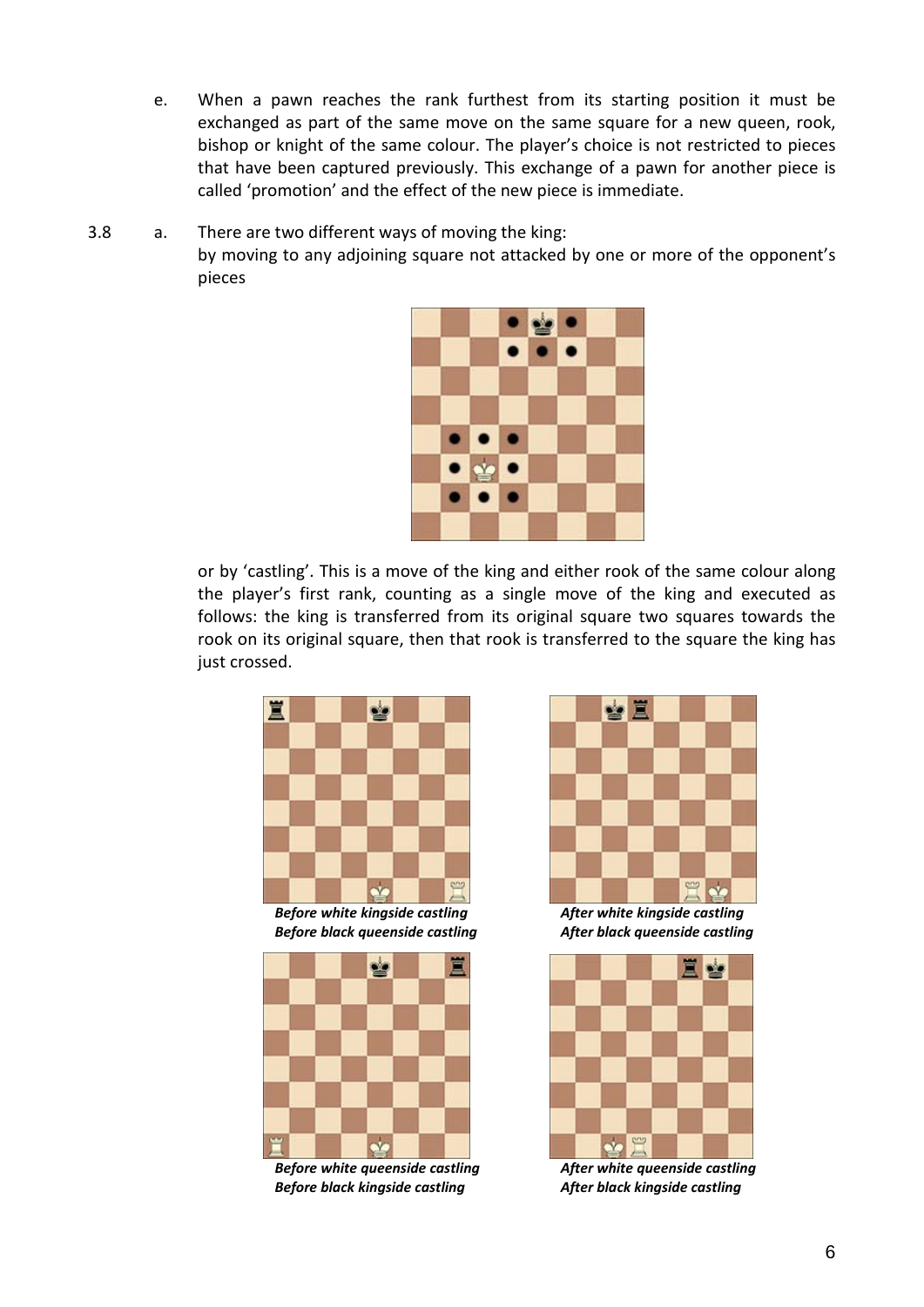- b. (1) The right to castle has been lost:
	- [a] if the king has already moved, or
	- [b] with a rook that has already moved.
	- (2) Castling is prevented temporarily:
		- [a] if the square on which the king stands, or the square which it must cross, or the square which it is to occupy, is attacked by one or more of the opponent's pieces, or
		- [b] if there is any piece between the king and the rook with which castling is to be effected.
- 3.9 The king is said to be 'in check' if it is attacked by one or more of the opponent's pieces, even if such pieces are constrained from moving to that square because they would then leave or place their own king in check. No piece can be moved that will either expose the king of the same colour to check or leave that king in check.

#### **Article 4: The act of moving the pieces**

- 4.1 Each move must be made with one hand only.
- 4.2 Provided that he first expresses his intention (for example by saying "i'adoube" or "I adjust"), the player having the move may adjust one or more pieces on their squares.
- 4.3 Except as provided in Article 4.2, if the player having the move deliberately touches on the chessboard:
	- a. one or more of his own pieces, he must move the first piece touched which can be moved
	- b. one or more of his opponent's pieces, he must capture the first piece touched which can be captured
	- c. one piece of each colour, he must capture the opponent's piece with his piece or, if this is illegal, move or capture the first piece touched which can be moved or captured. If it is unclear, whether the player's own piece or his opponent's was touched first, the player's own piece shall be considered to have been touched before his opponent's.
- 4.4 If a player having the move:
	- a. deliberately touches his king and rook he must castle on that side if it is legal to do so
	- b. deliberately touches a rook and then his king he is not allowed to castle on that side on that move and the situation shall be governed by Article 4.3.a
	- c. intending to castle, touches the king or king and rook at the same time, but castling on that side is illegal, the player must make another legal move with his king (which may include castling on the other side). If the king has no legal move, the player is free to make any legal move
	- d. promotes a pawn, the choice of the piece is finalised, when the piece has touched the square of promotion.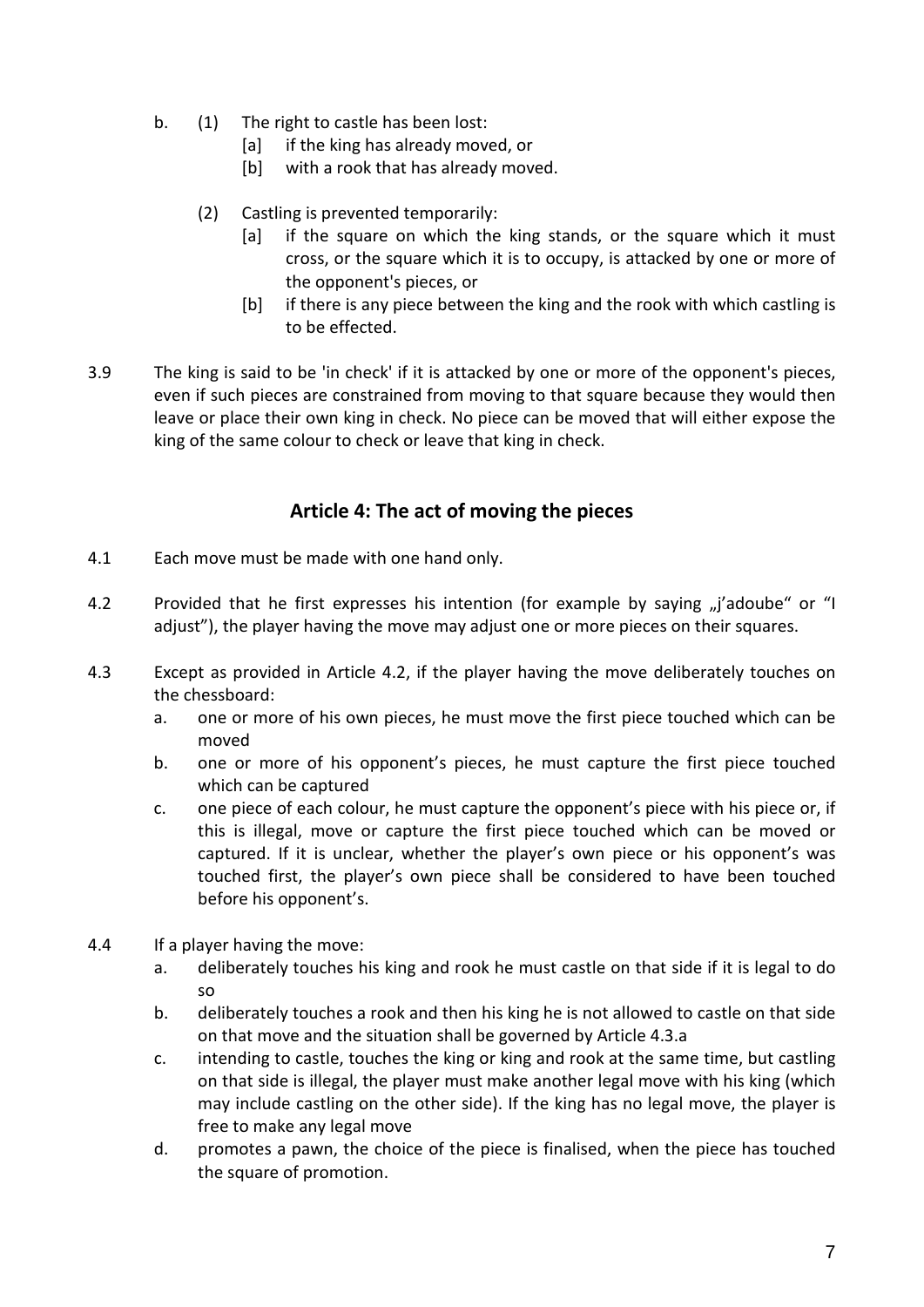- 4.5 If none of the pieces touched can be moved or captured, the player may make any legal move.
- 4.6 When, as a legal move or part of a legal move, a piece has been released on a square, it cannot be moved to another square on this move. The move is then considered to have been made:
	- a. in the case of a capture, when the captured piece has been removed from the chessboard and the player, having placed his own piece on its new square, has released this capturing piece from his hand
	- b. in the case of castling, when the player's hand has released the rook on the square previously crossed by the king. When the player has released the king from his hand, the move is not yet made, but the player no longer has the right to make any move other than castling on that side, if this is legal
	- c. in the case of the promotion of a pawn, when the pawn has been removed from the chessboard and the player's hand has released the new piece after placing it on the promotion square. If the player has released from his hand the pawn that has reached the promotion square, the move is not yet made, but the player no longer has the right to play the pawn to another square.

The move is called legal when all the relevant requirements of Article 3 have been fulfilled. If the move is not legal, another move shall be made instead as per Article 4.5.

4.7 A player forfeits his right to a claim against his opponent's violation of Article 4 once he deliberately touches a piece.

### **Article 5: The completion of the game**

- 5.1 a. The game is won by the player who has checkmated his opponent's king. This immediately ends the game, provided that the move producing the checkmate position was a legal move.
	- b. The game is won by the player whose opponent declares he resigns. This immediately ends the game.
- 5.2 a. The game is drawn when the player to move has no legal move and his king is not in check. The game is said to end in 'stalemate'. This immediately ends the game, provided that the move producing the stalemate position was legal.
	- b. The game is drawn when a position has arisen in which neither player can checkmate the opponent's king with any series of legal moves. The game is said to end in a 'dead position'. This immediately ends the game, provided that the move producing the position was legal. (See Article 9.6)
	- c. The game is drawn upon agreement between the two players during the game. This immediately ends the game. (See Article 9.1)
	- d. The game may be drawn if any identical position is about to appear or has appeared on the chessboard at least three times. (See Article 9.2)
	- e. The game may be drawn if each player has made at least the last 50 consecutive moves without the movement of any pawn and without any capture. (See Article 9.3)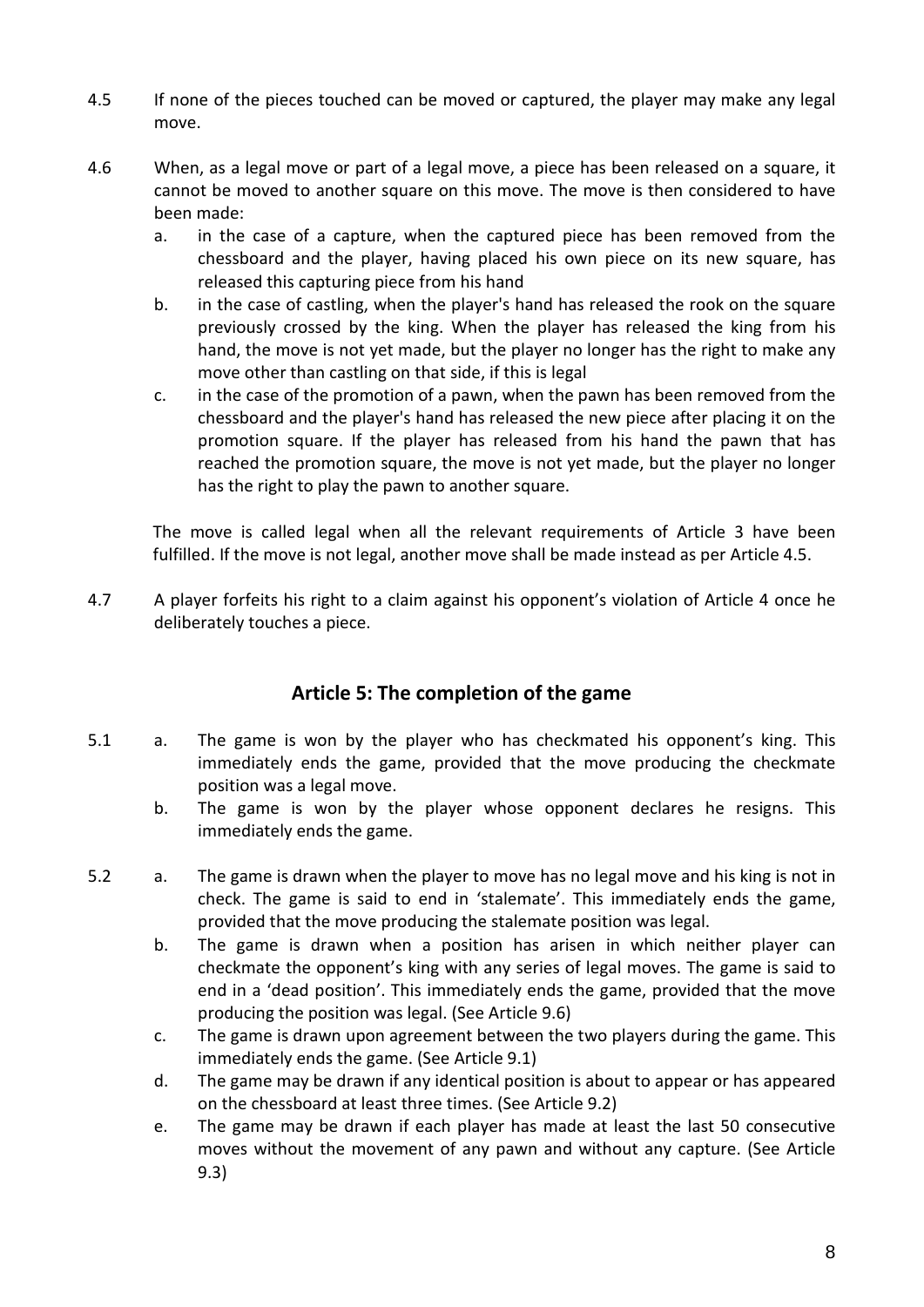### **COMPETITION RULES**

### **Article 6: The chess clock**

- 6.1 'Chess clock' means a clock with two time displays, connected to each other in such a way that only one of them can run at one time. 'Clock' in the Laws of Chess, means one of the two time displays. Each time display has a 'flag'. 'Flag fall' means the expiration of the allotted time for a player.
- 6.2 a. When using a chess clock, each player must make a minimum number of moves or all moves in an allotted period of time and/or may be allocated an additional amount of time with each move. All these must be specified in advance.
	- b. The time saved by a player during one period is added to his time available for the next period, except in the 'time delay' mode. In the time delay mode both players receive an allotted 'main thinking time'. Each player also receives a 'fixed extra time' with every move. The countdown of the main time only commences after the fixed time has expired. Provided the player stops his clock before the expiration of the fixed time, the main thinking time does not change, irrespective of the proportion of the fixed time used.
- 6.3 Immediately after a flag falls, the requirements of article 6.2 a. must be checked.
- 6.4 Before the start of the game the arbiter decides where the chess clock is placed.
- 6.5 At the time determined for the start of the game the clock of the player who has the white pieces is started.
- 6.6 a. Any player who arrives at the chessboard after the start of the session shall lose the game. Thus the default time is 0 minutes. The rules of a competition may specify otherwise.
	- b. If the rules of a competition specify a different default time, the following shall apply. If neither player is present initially, the player who has the white pieces shall lose all the time that elapses until he arrives, unless the rules of the competition specify or the arbiter decides otherwise.
- 6.7 a. During the game each player, having made his move on the chessboard, shall stop his own clock and start his opponent's clock. A player must always be allowed to stop his clock. His move is not considered to have been completed until he has done so, unless the move that was made ends the game. (See the Articles 5.1.a, 5.2.a, 5.2.b, 5.2.c and 9.6) The time between making the move on the chessboard and stopping his own clock and starting his opponent's clock is regarded as part of the time allotted to the player.
	- b. A player must stop his clock with the same hand as that with which he made his move. It is forbidden for a player to keep his finger on the button or to 'hover' over it.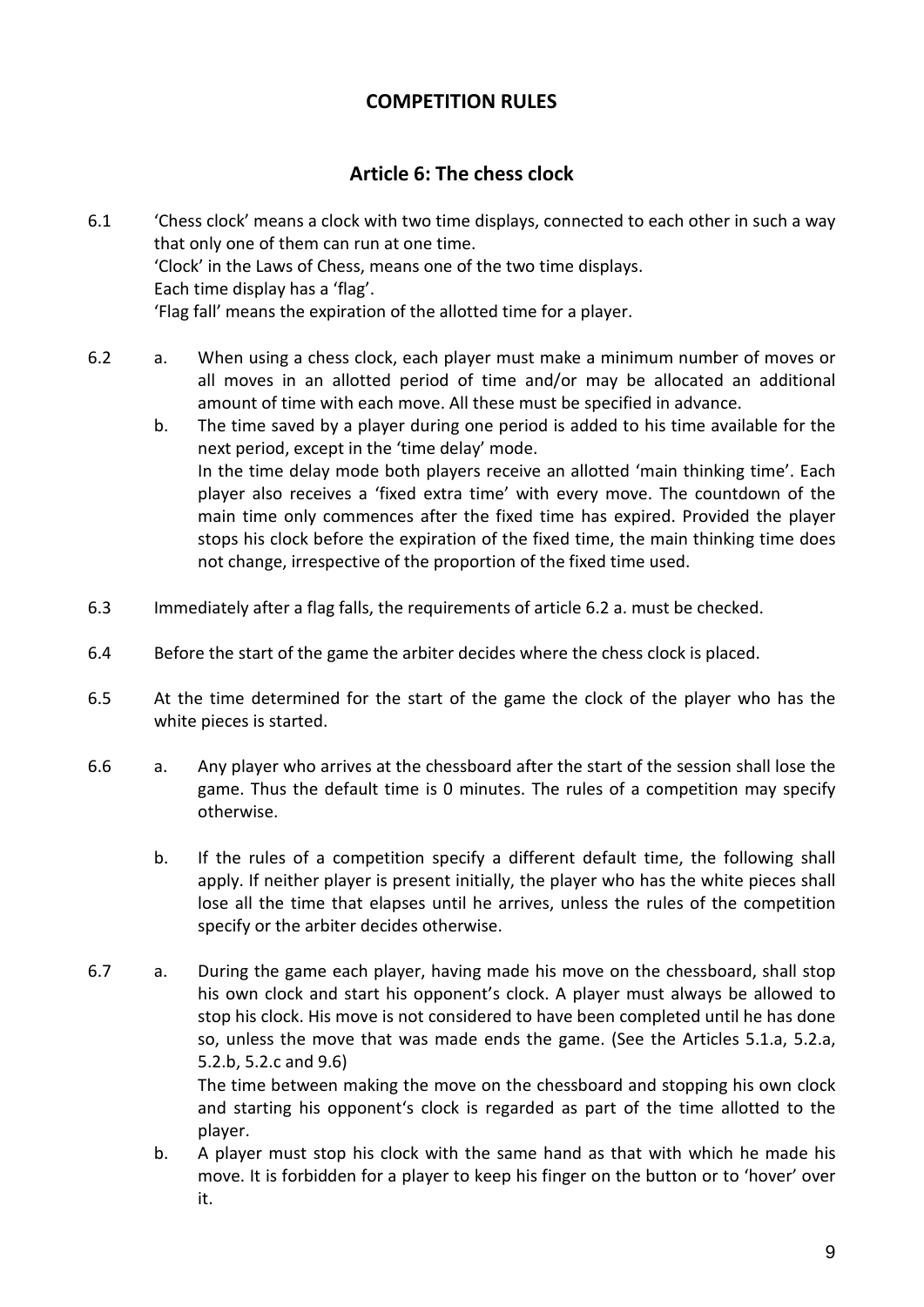- c. The players must handle the chess clock properly. It is forbidden to punch it forcibly, to pick it up or to knock it over. Improper clock handling shall be penalised in accordance with Article 13.4.
- d. If a player is unable to use the clock, an assistant, who must be acceptable to the arbiter, may be provided by the player to perform this operation. His clock shall be adjusted by the arbiter in an equitable way.
- 6.8 A flag is considered to have fallen when the arbiter observes the fact or when either player has made a valid claim to that effect.
- 6.9 Except where one of the Articles: 5.1.a, 5.1.b, 5.2.a, 5.2.b, 5.2.c applies, if a player does not complete the prescribed number of moves in the allotted time, the game is lost by the player. However, the game is drawn, if the position is such that the opponent cannot checkmate the player's king by any possible series of legal moves.
- 6.10 a. Every indication given by the clocks is considered to be conclusive in the absence of any evident defect. A chess clock with an evident defect shall be replaced. The arbiter shall replace the clock and use his best judgment when determining the times to be shown on the replacement chess clocks.
	- b. If during a game it is found that the setting of either or both clocks was incorrect, either player or the arbiter shall stop the clocks immediately. The arbiter shall install the correct setting and adjust the times and move counter. He shall use his best judgement when determining the correct settings.
- 6.11 If both flags have fallen and it is impossible to establish which flag fell first then:
	- a. the game shall continue if it happens in any period of the game except the last period
	- b. the game is drawn if it happens in the period of a game, in which all remaining moves must be completed.
- 6.12 a. If the game needs to be interrupted, the arbiter shall stop the clocks.
	- b. A player may stop the clocks only in order to seek the arbiter's assistance, for example when promotion has taken place and the piece required is not available.
	- c. The arbiter shall decide when the game is to be restarted in either case.
	- d. If a player stops the clocks in order to seek the arbiter's assistance, the arbiter shall determine if the player had any valid reason for doing so. If it is obvious that the player had no valid reason for stopping the clocks, the player shall be penalised according to Article 13.4.
- 6.13 If an irregularity occurs and/or the pieces have to be restored to a previous position, the arbiter shall use his best judgement to determine the times to be shown on the clocks. He shall also, if necessary, adjust the clock's move counter.
- 6.14 Screens, monitors, or demonstration boards showing the current position on the chessboard, the moves and the number of moves made, and clocks which also show the number of moves, are allowed in the playing hall. However, the player may not make a claim relying solely on information shown in this manner.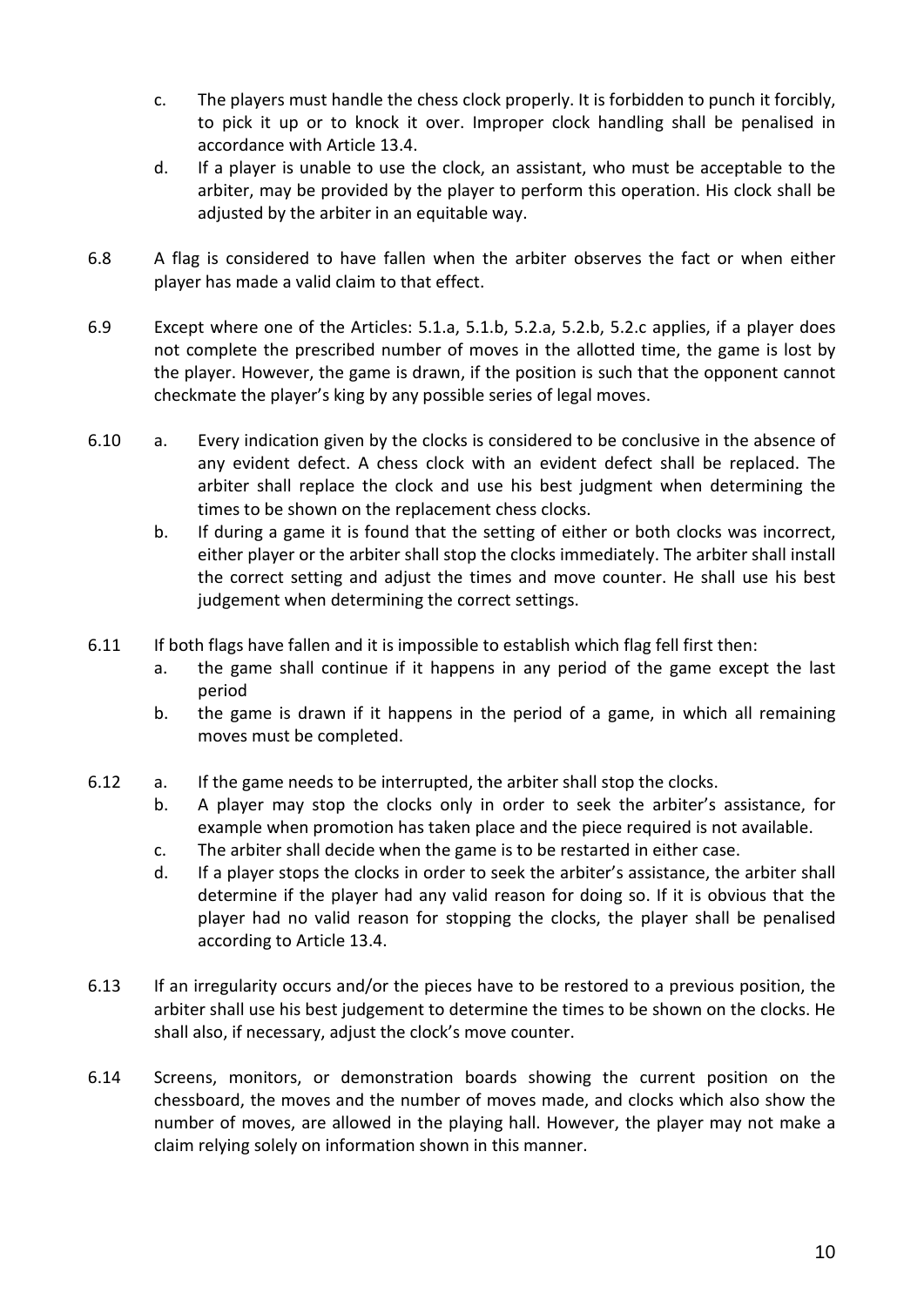### **Article 7: Irregularities**

- 7.1 a. If during a game it is found that the initial position of the pieces was incorrect, the game shall be cancelled and a new game played.
	- b. If during a game it is found that the chessboard has been placed contrary to Article 2.1, the game continues but the position reached must be transferred to a correctly placed chessboard.
- 7.2 If a game has begun with colours reversed then it shall continue, unless the arbiter rules otherwise.
- 7.3 If a player displaces one or more pieces, he shall re-establish the correct position on his own time. If necessary, either the player or his opponent shall stop the clocks and ask for the arbiter's assistance. The arbiter may penalise the player who displaced the pieces.
- 7.4 a. If during a game it is found that an illegal move, including failing to meet the requirements of the promotion of a pawn or capturing the opponent's king, has been completed, the position immediately before the irregularity shall be reinstated. If the position immediately before the irregularity cannot be determined the game shall continue from the last identifiable position prior to the irregularity. The clocks shall be adjusted according to Article 6.13. The Articles 4.3 and 4.6 apply to the move replacing the illegal move. The game shall then continue from this reinstated position.
	- b. After the action taken under Article 7.4.a, for the first two illegal moves by a player the arbiter shall give two minutes extra time to his opponent in each instance; for a third illegal move by the same player, the arbiter shall declare the game lost by this player. However, the game is drawn if the position is such that the opponent cannot checkmate the player's king by any possible series of legal moves.
- 7.5 If during a game it is found that pieces have been displaced from their squares, the position before the irregularity shall be re-instated. If the position immediately before the irregularity cannot be determined, the game shall continue from the last identifiable position prior to the irregularity. The clocks shall be adjusted according to Article 6.13. The game shall then continue from this re-instated position.

#### **Article 8: The recording of the moves**

8.1 In the course of play each player is required to record his own moves and those of his opponent in the correct manner, move after move, as clearly and legibily as possible, in the algebraic notation (See Appendix C), on the scoresheet prescribed for the competition.

It is forbidden to write the moves in advance, unless the player is claiming a draw according to Article 9.2, or 9.3 or adjourning a game according to the Guidelines of Adjourned Games point 1.a.

A player may reply to his opponent's move before recording it, if he so wishes. He must record his previous move before making another.

Both players must record the offer of a draw on the scoresheet. (See Appendix C.13)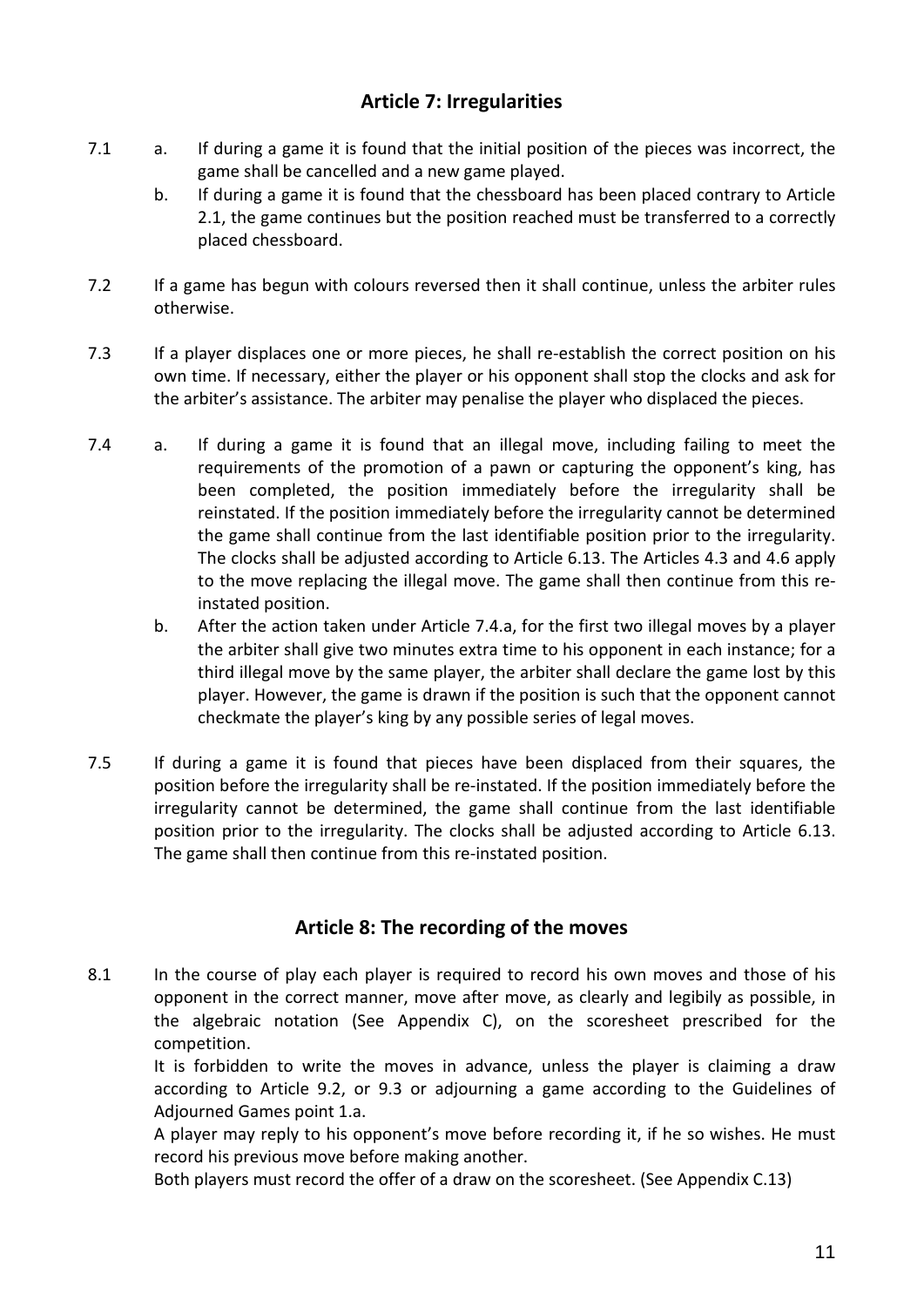If a player is unable to keep score, an assistant, who must be acceptable to the arbiter, may be provided by the player to write the moves. His clock shall be adjusted by the arbiter in an equitable way.

- 8.2 The scoresheet shall be visible to the arbiter throughout the game.
- 8.3 The scoresheets are the property of the organisers of the event.
- 8.4 If a player has less than five minutes left on his clock at some stage in a period and does not have additional time of 30 seconds or more added with each move, then for the remainder of the period he is not obliged to meet the requirements of Article 8.1. Immediately after one flag has fallen the player must update his scoresheet completely before moving a piece on the chessboard.
- 8.5 a. If neither player is required to keep score under Article 8.4, the arbiter or an assistant should try to be present and keep score. In this case, immediately after one flag has fallen, the arbiter shall stop the clocks. Then both players shall update their scoresheets, using the arbiter's or the opponent's scoresheet.
	- b. If only one player is not required to keep score under Article 8.4, he must, as soon as either flag has fallen, update his scoresheet completely before moving a piece on the chessboard. Provided it is the player's move, he may use his opponent's scoresheet, but must return it before making a move.
	- c. If no complete scoresheet is available, the players must reconstruct the game on a second chessboard under the control of the arbiter or an assistant. He shall first record the actual game position, clock times and the number of moves made, if this information is available, before reconstruction takes place.
- 8.6 If the scoresheets cannot be brought up to date showing that a player has overstepped the allotted time, the next move made shall be considered as the first of the following time period, unless there is evidence that more moves have been made.
- 8.7 At the conclusion of the game both players shall sign both scoresheets, indicating the result of the game. Even if incorrect, this result shall stand, unless the arbiter decides otherwise.

#### **Article 9: The drawn game**

- 9.1 a. The rules of a competition may specify that players cannot agree to a draw, whether in less than a specified number of moves or at all, without the consent of the arbiter.
	- b. If the rules of a competition allow a draw agreement the following apply:
		- (1) A player wishing to offer a draw shall do so after having made a move on the chessboard and before stopping his clock and starting the opponent's clock. An offer at any other time during play is still valid but Article 12.6 must be considered. No conditions can be attached to the offer. In both cases the offer cannot be withdrawn and remains valid until the opponent accepts it, rejects it orally, rejects it by touching a piece with the intention of moving or capturing it, or the game is concluded in some other way.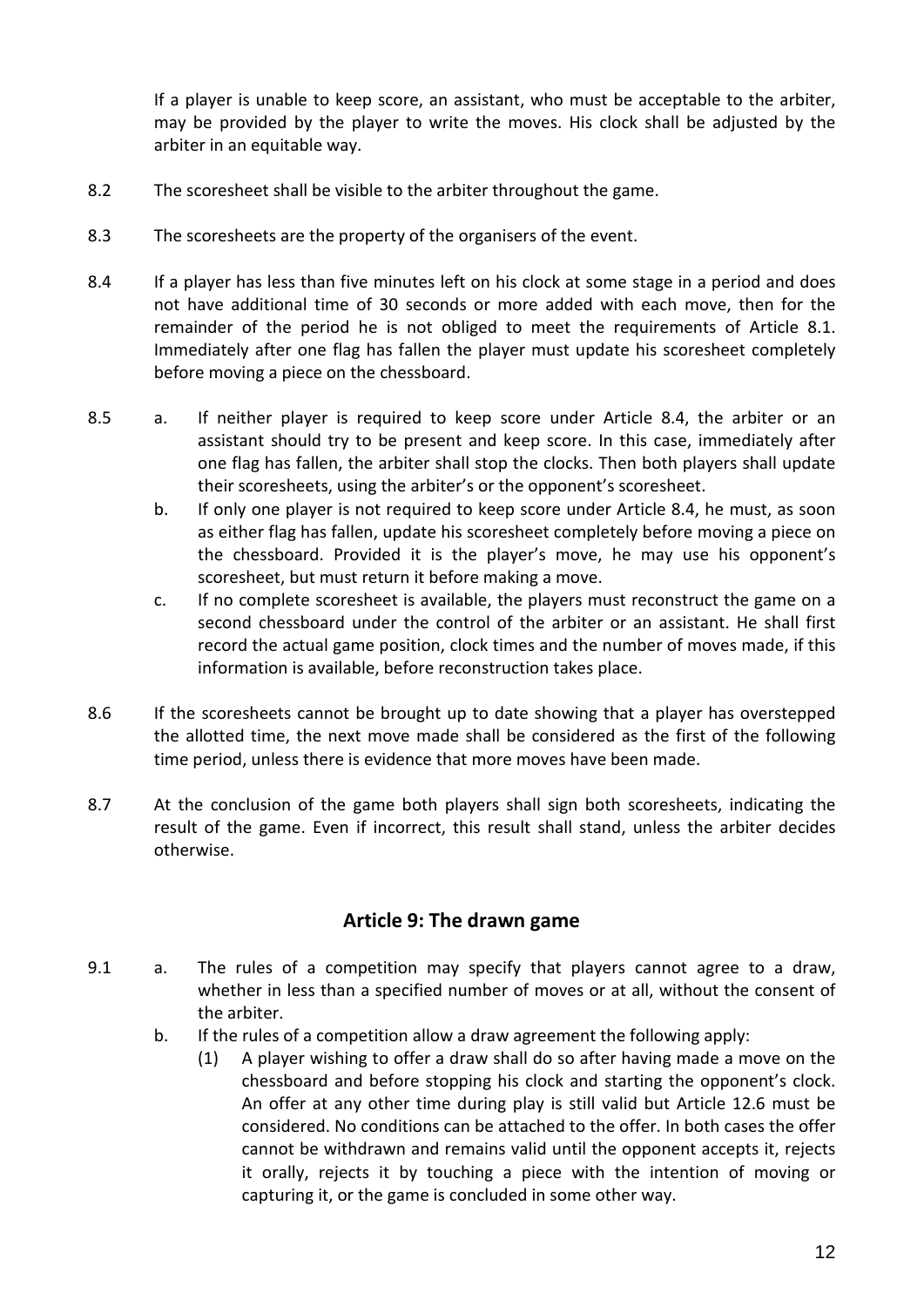- (2) The offer of a draw shall be noted by each player on his scoresheet with a symbol. (See Appendix C.13)
- (3) A claim of a draw under Article 9.2, 9.3 or 10.2 shall be considered to be an offer of a draw.
- 9.2 The game is drawn upon a correct claim by the player having the move, when the same position, for at least the third time (not necessarily by a repetition of moves):
	- a. is about to appear, if he first writes his move on his scoresheet and declares to the arbiter his intention to make this move, or
	- b. has just appeared, and the player claiming the draw has the move.

Positions as in (a) and (b) are considered the same, if the same player has the move, pieces of the same kind and colour occupy the same squares, and the possible moves of all the pieces of both players are the same.

Positions are not the same if a pawn that could have been captured en passant can no longer be captured in this manner. When a king or a rook is forced to move, it will lose its castling rights, if any, only after it is moved.

- 9.3 The game is drawn, upon a correct claim by the player having the move, if:
	- a. he writes his move on his scoresheet and declares to the arbiter his intention to make this move, which shall result in the last 50 moves having been made by each player without the movement of any pawn and without any capture, or
	- b. the last 50 consecutive moves have been made by each player without the movement of any pawn and without any capture.
- 9.4 If the player touches a piece as in Article 4.3 without having claimed the draw he loses the right to claim, as in Article 9.2 or 9.3, on that move.
- 9.5 If a player claims a draw as in Article 9.2 or 9.3 he may stop both clocks. (See Article 6.12.b) He is not allowed to withdraw his claim.
	- a. If the claim is found to be correct, the game is immediately drawn.
	- b. If the claim is found to be incorrect, the arbiter shall add three minutes to the opponent's remaining thinking time. Then the game shall continue. If the claim was based on an intended move, this move must be made as according to Article 4.
- 9.6 The game is drawn when a position is reached from which a checkmate cannot occur by any possible series of legal moves. This immediately ends the game, provided that the move producing this position was legal.

# **Article 10: Quickplay Finish**

- 10.1 A 'quickplay finish' is the phase of a game when all the (remaining) moves must be made in a limited time.
- 10.2 If the player, having the move, has less than two minutes left on his clock, he may claim a draw before his flag falls. He shall summon the arbiter and may stop the clocks. (See Article 6.12.b)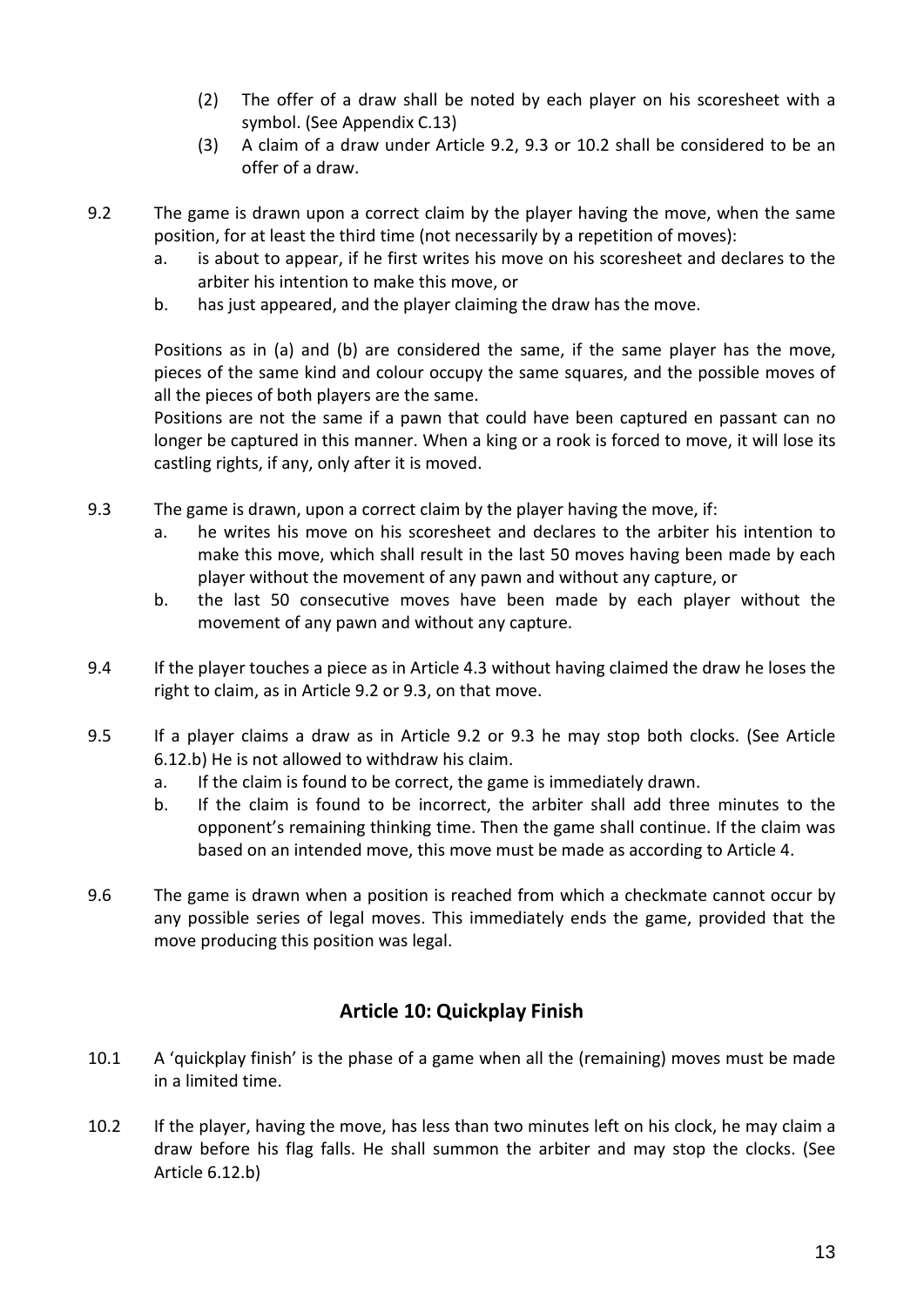- a. If the arbiter agrees the opponent is making no effort to win the game by normal means, or that it is not possible to win by normal means, then he shall declare the game drawn. Otherwise he shall postpone his decision or reject the claim.
- b. If the arbiter postpones his decision, the opponent may be awarded two extra minutes and the game shall continue, if possible in the presence of an arbiter. The arbiter shall declare the final result later in the game or as soon as possible after a flag has fallen. He shall declare the game drawn if he agrees that the final position cannot be won by normal means, or that the opponent was not making sufficient attempts to win by normal means.
- c. If the arbiter has rejected the claim, the opponent shall be awarded two extra minutes time.
- d. The decision of the arbiter shall be final relating to (a), (b) and (c).

### **Article 11: Points**

11.1 Unless announced otherwise in advance, a player who wins his game, or wins by forfeit, scores one point (1), a player who loses his game, or forfeits scores no points (0) and a player who draws his game scores a half point (½).

### **Article 12: The conduct of the players**

12.1 The players shall take no action that will bring the game of chess into disrepute.

12.2 Players are not allowed to leave the 'playing venue' without permission from the arbiter. The playing venue is defined as the playing area, rest rooms, refreshment area, area set aside for smoking and other places as designated by the arbiter. The player having the move is not allowed to leave the playing area without permission of the arbiter.

- 12.3 a. During play the players are forbidden to make use of any notes, sources of information or advice, or analyse on another chessboard.
	- b. Without the permission of the arbiter a player is forbidden to have a mobile phone or other electronic means of communication in the playing venue, unless they are completely switched off. If any such device produces a sound, the player shall lose the game. The opponent shall win. However, if the opponent cannot win the game by any series of legal moves, his score shall be a draw.
	- c. Smoking is permitted only in the section of the venue designated by the arbiter .
- 12.4 The scoresheet shall be used only for recording the moves, the times of the clocks, the offers of a draw, and matters relating to a claim and other relevant data.
- 12.5 Players who have finished their games shall be considered to be spectators.
- 12.6 It is forbidden to distract or annoy the opponent in any manner whatsoever. This includes unreasonable claims, unreasonable offers of a draw or the introduction of a source of noise into the playing area.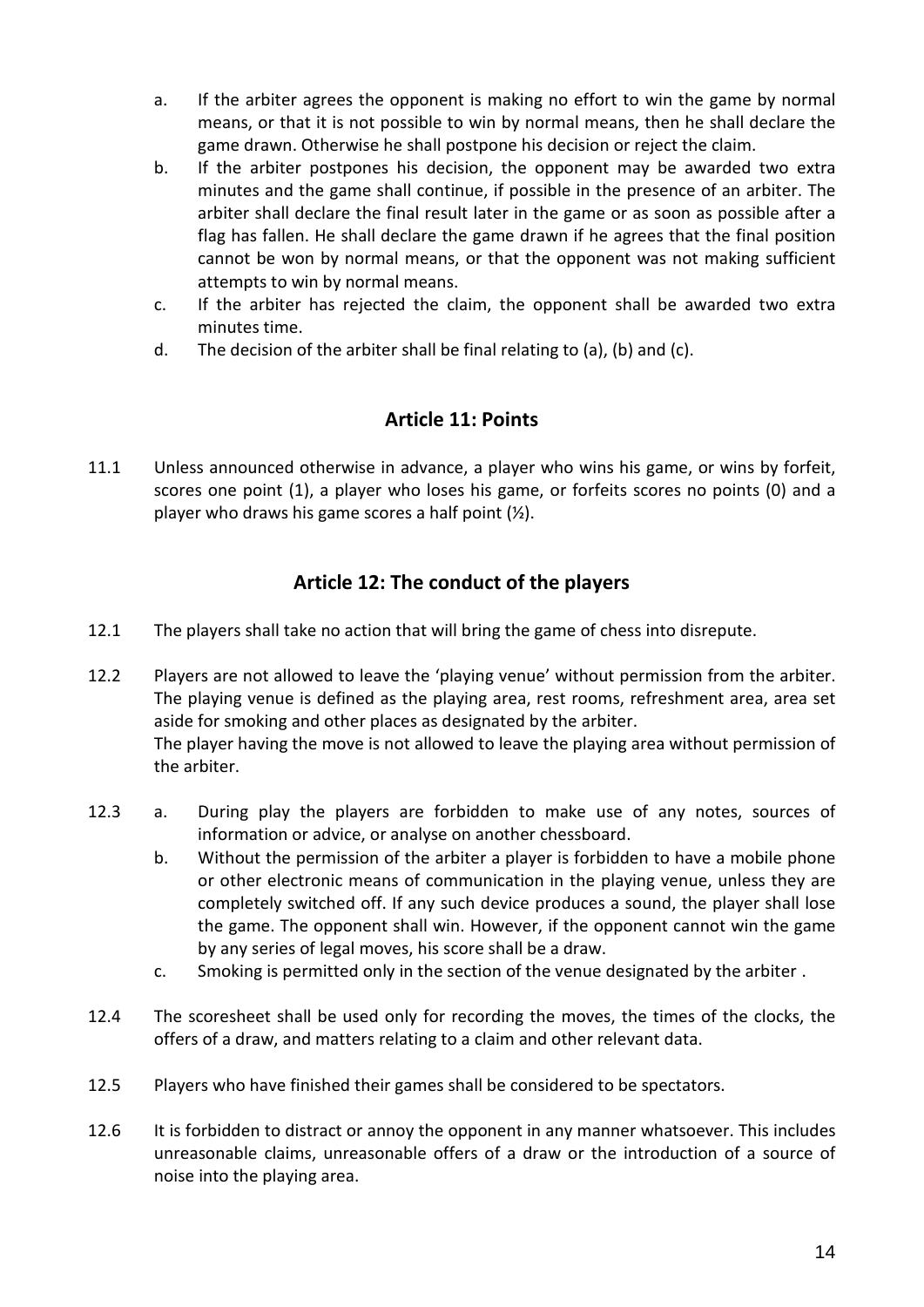- 12.7 Infraction of any part of Articles 12.1 to 12.6 shall lead to penalties in accordance with Article 13.4.
- 12.8 Persistent refusal by a player to comply with the Laws of Chess shall be penalised by loss of the game. The arbiter shall decide the score of the opponent.
- 12.9 If both players are found guilty according to Article 12.8, the game shall be declared lost by both players.
- 12.10 In the case of Article 10.2.d or Appendix D a player may not appeal against the decision of the arbiter.

Otherwise a player may appeal against any decision of the arbiter, unless the rules of the competition specify otherwise.

# **Article 13: The role of the Arbiter (See Preface)**

- 13.1 The arbiter shall see that the Laws of Chess are strictly observed.
- 13.2 The arbiter shall act in the best interest of the competition. He should ensure that a good playing environment is maintained and that the players are not disturbed. He shall supervise the progress of the competition.
- 13.3 The arbiter shall observe the games, especially when the players are short of time, enforce decisions he has made and impose penalties on players where appropriate.
- 13.4 The arbiter can apply one or more of the following penalties:
	- a. warning
	- b. increasing the remaining time of the opponent
	- c. reducing the remaining time of the offending player
	- d. declaring the game to be lost
	- e. reducing the points scored in the game by the offending party
	- f. increasing the points scored in the game by the opponent to the maximum available for that game
	- g. expulsion from the event.
- 13.5 The arbiter may award either or both players additional time in the event of external disturbance of the game.
- 13.6 The arbiter must not intervene in a game except in cases described by the Laws of Chess. He shall not indicate the number of moves made, except in applying Article 8.5, when at least one flag has fallen. The arbiter shall refrain from informing a player that his opponent has completed a move or that the player has not pressed his clock.
- 13.7 a. Spectators and players in other games are not to speak about or otherwise interfere in a game. If necessary, the arbiter may expel offenders from the playing venue. If someone observes an irregularity, he may inform only the arbiter.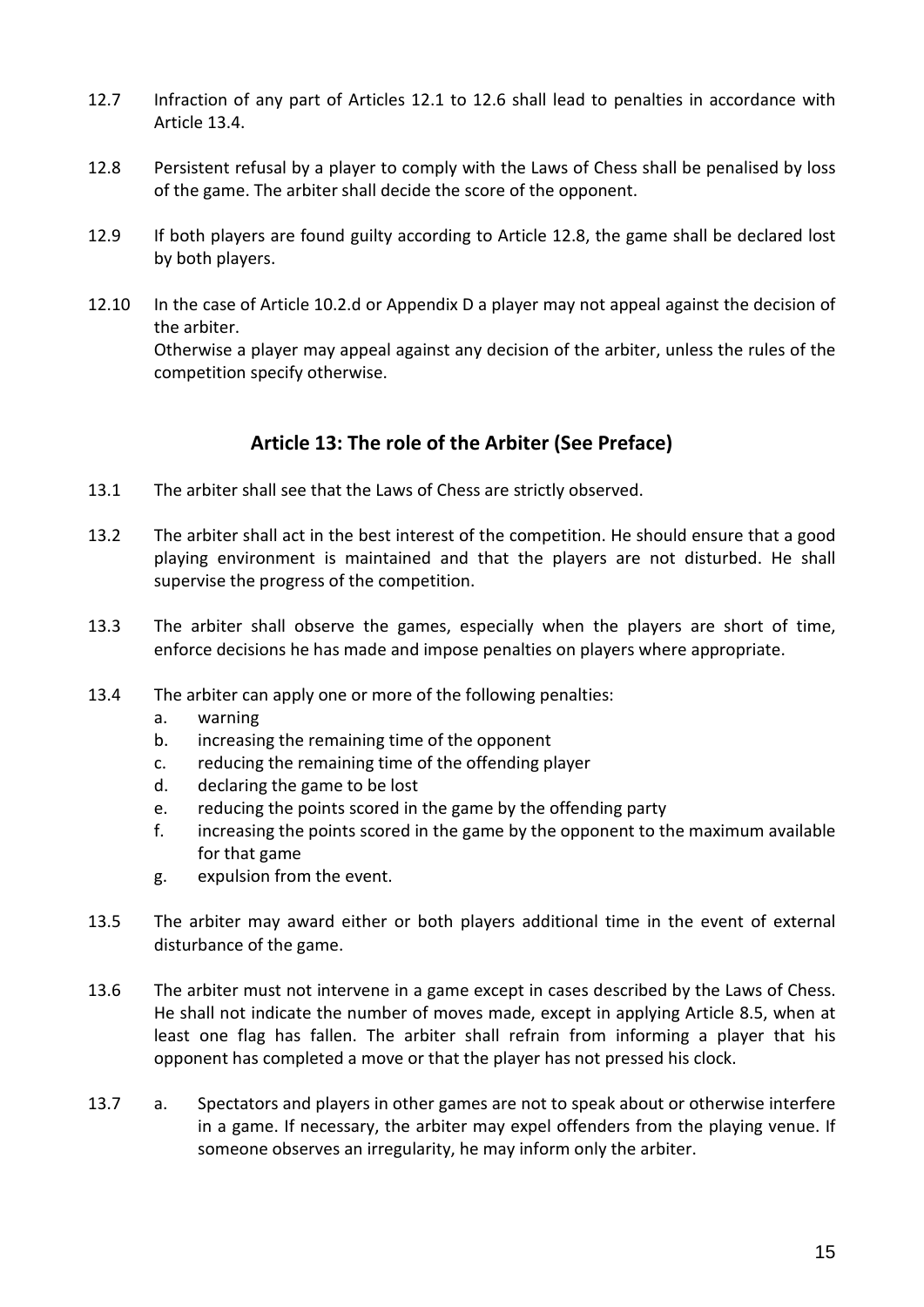b. Unless authorised by the arbiter, it is forbidden for anybody to use a mobile phone or any kind of communication device in the playing venue and any contiguous area designated by the arbiter.

### **Article 14: FIDE**

14.1 Member federations may ask FIDE to give an official decision about problems relating to the Laws of Chess.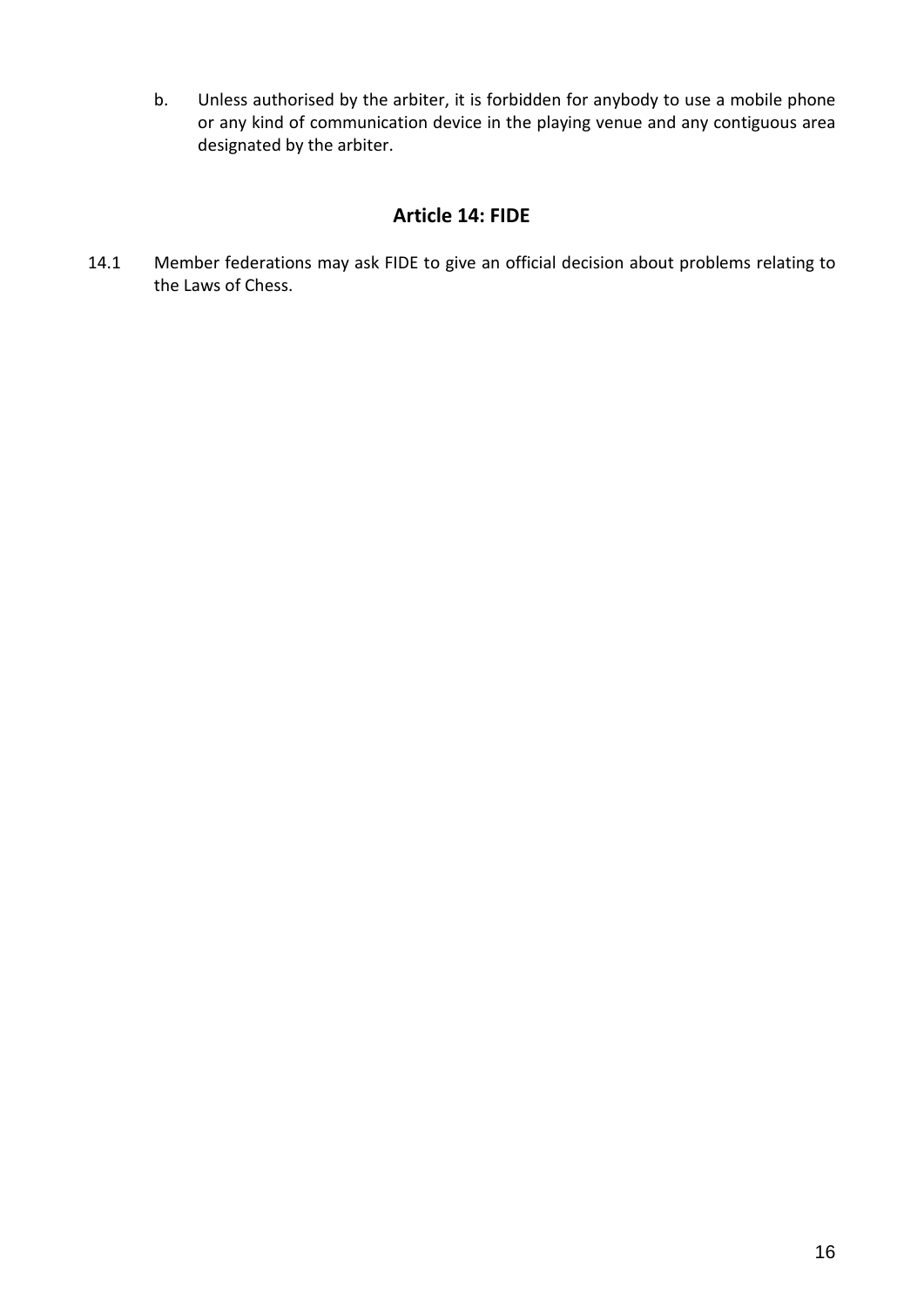# **APPENDICES**

### **A. Rapidplay**

- A.1 A 'Rapidplay' game is one where either all the moves must be made in a fixed time of at least 15 minutes but less than 60 minutes for each player; or the time allotted + 60 times any increment is at least 15 minutes, but less than 60 minutes for each player.
- A.2 Players do not need to record the moves.
- A.3 Where there is adequate supervision of play, (for example one arbiter for at most three games) the Competition Rules shall apply.
- A.4 Where supervision is inadequate the Competition Rules shall apply, except where they are overridden by the following Laws of Rapidplay:
	- a. Once each player has completed three moves, no claim can be made regarding incorrect piece placement, orientation of the chessboard or clock setting.
		- In case of reverse king and queen placement castling with this king is not allowed.
	- b. The arbiter shall make a ruling according to Article 4 (The act of moving the pieces), only if requested to do so by one or both players.
	- c. An illegal move is completed once the opponent's clock has been started. The opponent is then entitled to claim that the player completed an illegal move before the claimant has made his move. Only after such a claim, shall the arbiter make a ruling. However, if both Kings are in check or the promotion of a pawn is not completed, the arbiter shall intervene, if possible.
	- d. 1. The flag is considered to have fallen when a player has made a valid claim to that effect. The arbiter shall refrain from signalling a flag fall, but he may do so if both flags have fallen.
		- 2. To claim a win on time, the claimant must stop both clocks and notify the arbiter. For the claim to be successful, the claimant's flag must remain up and his opponent's flag down after the clocks have been stopped.
		- 3. If both flags have fallen as described in (1) and (2), the arbiter shall declare the game drawn.

#### **B. Blitz**

- B.1 A 'blitz' game' is one where all the moves must be made in a fixed time of less than 15 minutes for each player; or the allotted time  $+60$  times any increment is less than 15 minutes.
- B.2 Where there is adequate supervision of play, (one arbiter for one game) the Competition Rules and Appendix A.2 shall apply.
- B.3 Where supervision is inadequate the following shall apply:
	- a. Play shall be governed by the Rapidplay Laws as in Appendix A except where they are overridden by the following Laws of Blitz.
	- b. Article 10.2 and Appendix A.4.c do not apply.
	- c. An illegal move is completed once the opponent's clock has been started. The opponent is entitled to claim a win before he has made his own move. However, if the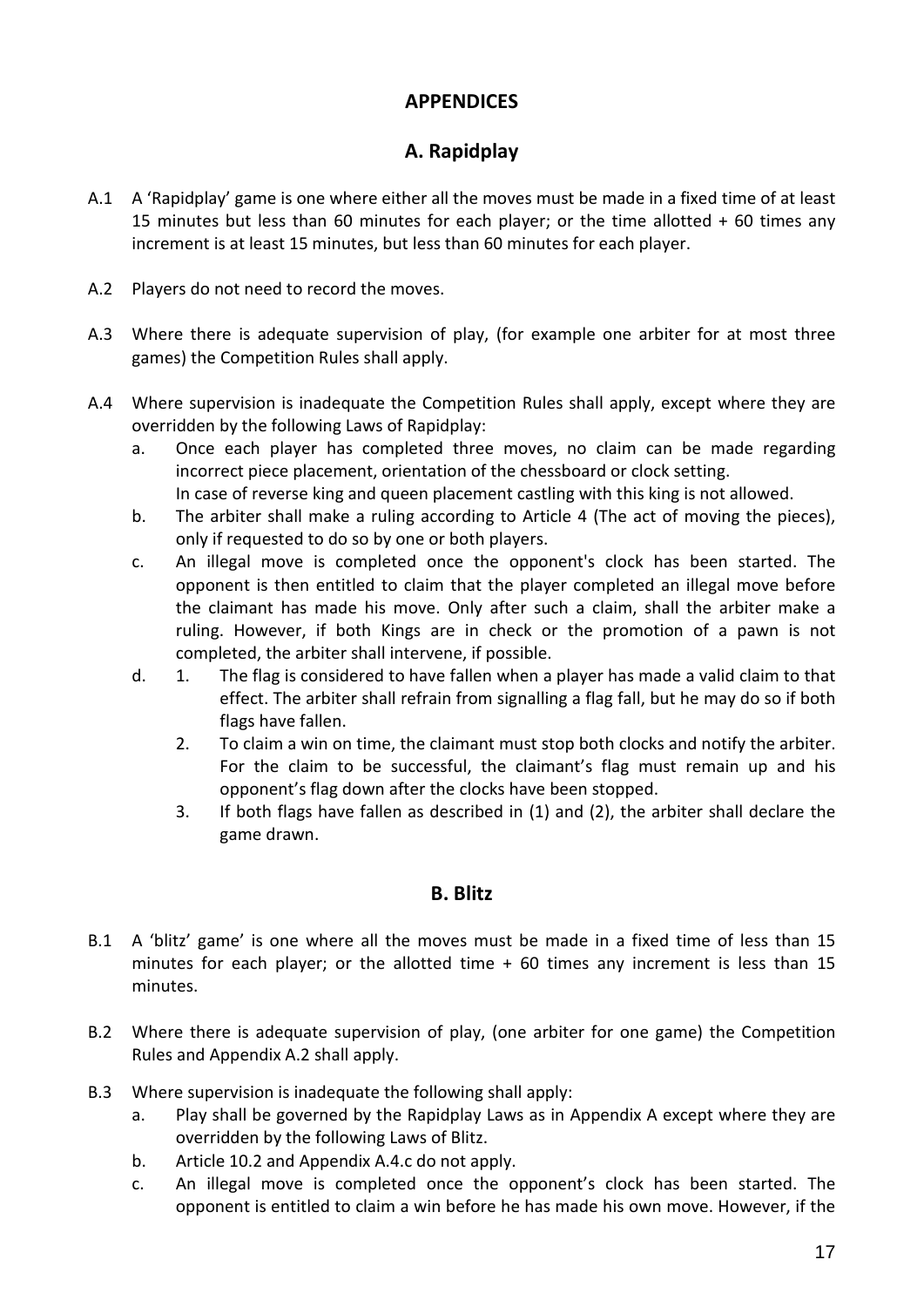opponent cannot checkmate the player's king by any possible series of legal moves, then the claimant is entitled to claim a draw before he has made his own move. Once the opponent has made his own move, an illegal move cannot be corrected unless mutually agreed without intervention of an arbiter.

### **C. Algebraic notation**

FIDE recognizes for its own tournaments and matches only one system of notation, the Algebraic System, and recommends the use of this uniform chess notation also for chess literature and periodicals. Scoresheets using a notation system other than algebraic may not be used as evidence in cases where normally the scoresheet of a player is used for that purpose. An arbiter who observes that a player is using a notation system other than the algebraic should warn the player about of this requirement.

#### **Description of the Algebraic System**

- C.1 In this description, 'piece' means a piece other than a pawn.
- C.2 Each piece is indicated by the first letter, a capital letter, of its name. Example: K=king, Q=queen, R=rook, B=bishop, N=knight. (In the case of the knight, for the sake of convenience, N is used.)
- C.3 For the first letter of the name of the pieces, each player is free to use the first letter of the name which is commonly used in his country. Examples: F=fou (French for bishop), L=loper (Dutch for bishop). In printed periodicals, the use of figurines for the pieces is recommended.
- C.4 Pawns are not indicated by their first letter, but are recognized by the absence of such a letter. Examples: e5, d4, a5.
- C.5 The eight files (from the left to right for White and from right to left for Black) are indicated by the small letters, a, b, c, d, e, f, g, and h, respectively.
- C.6 The eight ranks (from bottom to top for White and from top to bottom for Black) are numbered 1, 2, 3, 4, 5, 6, 7, 8, respectively. Consequently, in the initial position the white pieces and pawns are placed on the first and second ranks; the black pieces and pawns on the eighth and seventh ranks.
- C.7 As a consequence of the previous rules, each of the sixty-four squares is invariably indicated by a unique combination of a letter and a number.

|  |  |  | a8 b8 c8 d8 e8 f8 g8 h8 |  |
|--|--|--|-------------------------|--|
|  |  |  | a7 b7 c7 d7 e7 f7 g7 h7 |  |
|  |  |  | a6 b6 c6 d6 e6 f6 g6 h6 |  |
|  |  |  | a5 b5 c5 d5 e5 f5 g5 h5 |  |
|  |  |  | a4 b4 c4 d4 e4 f4 g4 h4 |  |
|  |  |  | a3 b3 c3 d3 e3 f3 g3 h3 |  |
|  |  |  | a2 b2 c2 d2 e2 f2 g2 h2 |  |
|  |  |  | a1 b1 c1 d1 e1 f1 g1 h1 |  |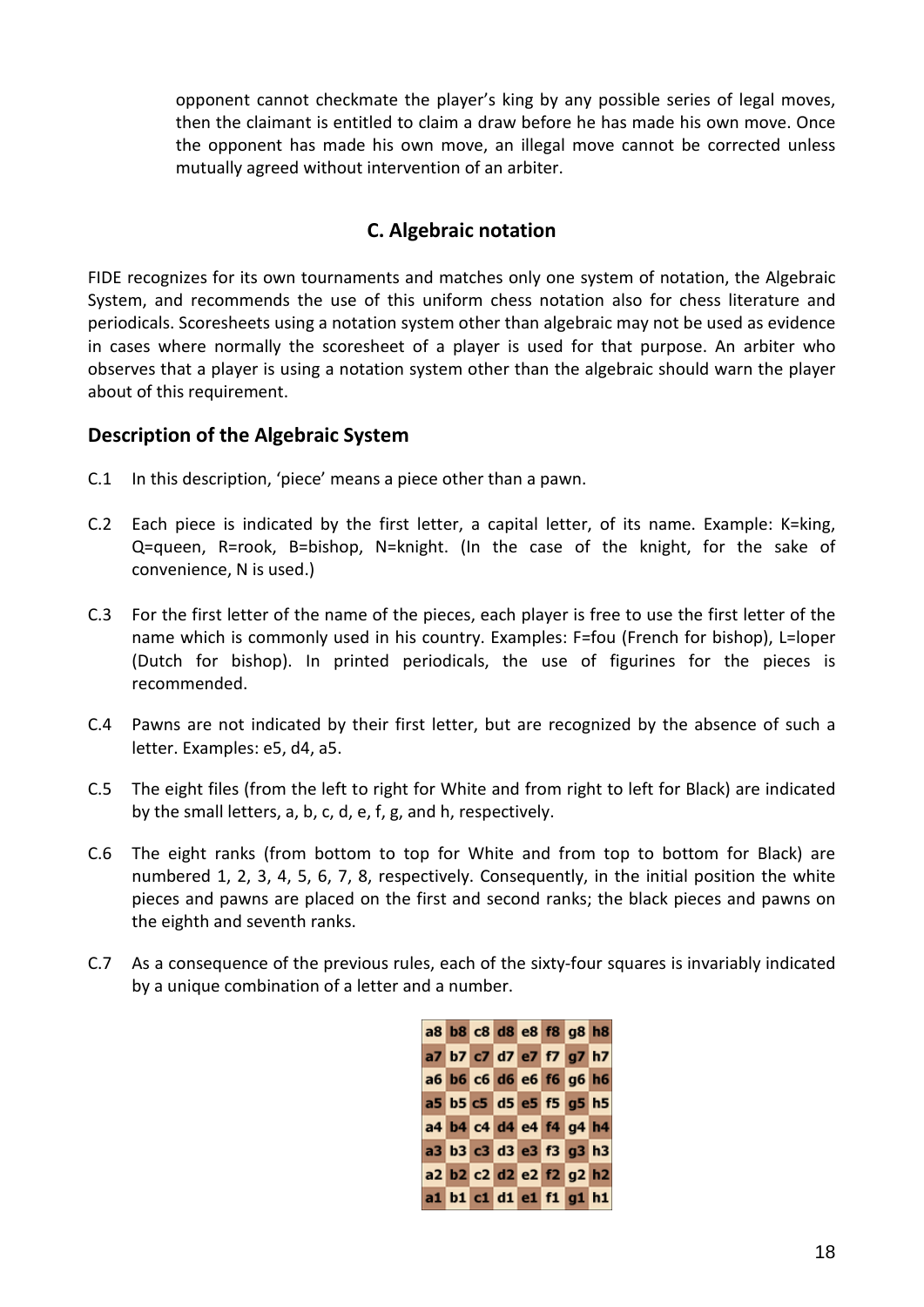- C.8 Each move of a piece is indicated by a) the first letter of the name of the piece in question and b) the square of arrival. There is no hyphen between a) and b). Examples: Be5, Nf3, Rd1. In the case of pawns, only the square of arrival is indicated. Examples: e5, d4, a5.
- C.9 When a piece makes a capture, an x is inserted between a) the first letter of the name of the piece in question and b) the square of arrival. Examples: Bxe5, Nxf3, Rxd1. When a pawn makes a capture, the file of departure must be indicated, then an x, then the square of arrival. Examples: dxe5, gxf3, axb5. In the case of an 'en passante' capture, the square of arrival is given as the square on which the capturing pawn finally rests and 'e.p.' is appended to the notation. Example: exd6 e.p.
- C.10 If two identical pieces can move to the same square, the piece that is moved is indicated as follows:
	- 1. If both pieces are on the same rank: by a) the first letter of the name of the piece, b) the file of departure, and c) the square of arrival.
	- 2. If both pieces are on the same file: by a) the first letter of the name of the piece, b) the rank of the square of departure, and c) the square of arrival.

If the pieces are on different ranks and files methof 1) is preferred.

In the case of capture, an x may be inserted between b) and c).

- Examples:
- 1. There are two knights, on the squares g1 and e1, and one of them moves to the square f3: either Ngf3 or Nef3, as the case may be.
- 2. There are two knights, on the squares g5 and g1, and one of them moves to the square f3: either N5f3 or N1f3, as the case may be.
- 3. There are two knights, on the squares h2 and d4, and one of them moves to the square f3: either Nhf3 or Ndf3, as the case may be.

If a capture takes place on the square f3, the previous examples are changed by the insertion of an x: 1) either Ngxf3 or Nexf3, 2) either N5xf3 or N1xf3, 3) either Nhxf3 or Ndxf3, as the case may be.

- C.11 If two pawns can capture the same piece or pawn of the opponent, the pawn that is moved is indicated by a) the letter of the file of departure, b) an x, c) the square of arrival. Example: If there are white pawns on squares c4 and e4 and a black pawn or piece on the square d5, the notation for White's move is either cxd5 or exd5, as the case may be.
- C.12 In the case of the promotion of a pawn, the actual pawn move is indicated, followed immediately by the first letter of the new piece. Examples: d8Q, f8N, b1B, g1R.
- C.13 The offer of a draw shall be marked as  $(=)$ .

Essential abbreviations

 $0 - 0$  = castling with rook h1 or rook h8 (kingside castling)  $0 - 0 - 0$  = castling with rook a1 or rook a8 (queenside castling)  $x =$  captures  $+$  = check ++or# = checkmate e.p.  $=$  captures 'en passante'

It is not mandatory to record the check, the checkmate and capturing on the scoresheet.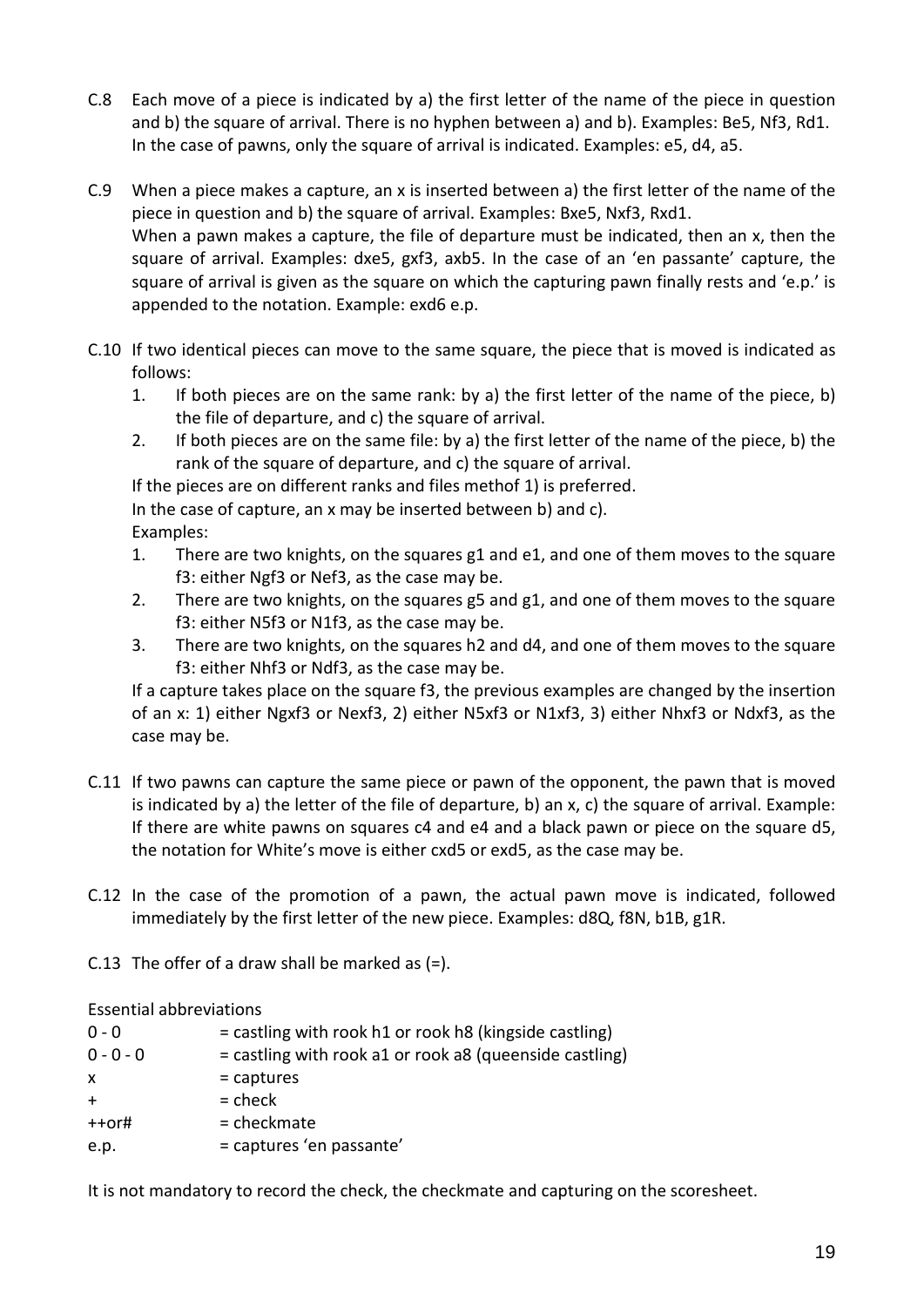Sample game:

1. e4 e5 2. Nf3 Nf6 3. d4 exd4 4. e5 Ne4 5. Qxd4 d5 6. exd6e.p. Nxd6 7. Bg5 Nc6 8. Qe3+3 Be7 9. Nbd2 0-0 10. 0-0-0 Re8 11. Kb1 (=)

### **D. Quickplay finishes where no arbiter is present in the venue**

- D.1 Where games are played as in Article 10, a player may claim a draw when he has less than two minutes left on his clock and before his flag falls. This concludes the game. He may claim on the basis:
	- a. that his opponent cannot win by normal means, and/or
	- b. that his opponent has been making no effort to win by normal means.
	- In a) the player must write down the final position and his opponent verify it.

In b) the player must write down the final position and submit an up to date scoresheet. The opponent shall verify both the scoresheet and the final position.

The claim shall be referred to an arbiter whose decision shall be final.

### **E. Rules for play with Blind and Visually Handicapped**

- E.1 Tournament directors shall have the power to adapt the following rules according to local circumstances. In competitive chess between sighted and visually handicapped players (legally blind) either player may demand the use of two boards, the sighted player using a normal board, the visually handicapped player using one specially constructed. The specially constructed board must meet the following requirements:
	- a. at least 20 by 20 centimetres, and
	- b. the black squares slightly raised, and
	- c. a securing aperture in each square, and
	- d. every piece provided with a peg that fits into the securing aperture, and
	- e. pieces of Staunton design, the black pieces being specially marked.
- E.2 The following regulations shall govern play:
	- 1. The moves shall be announced clearly, repeated by the opponent and executed on his chessboard. When promoting a pawn, the player must announce which piece is chosen. To make the announcement as clear as possible, the use of the following names is suggested instead of the corresponding letters, algebraic.
		- A Anna
		- B Bella
		- C Cesar
		- D David
		- E Eva
		- F Felix
		- G Gustav
		- H Hector

Ranks from white to black shall receive the German numbers:

- $1 eins$
- 2 zwei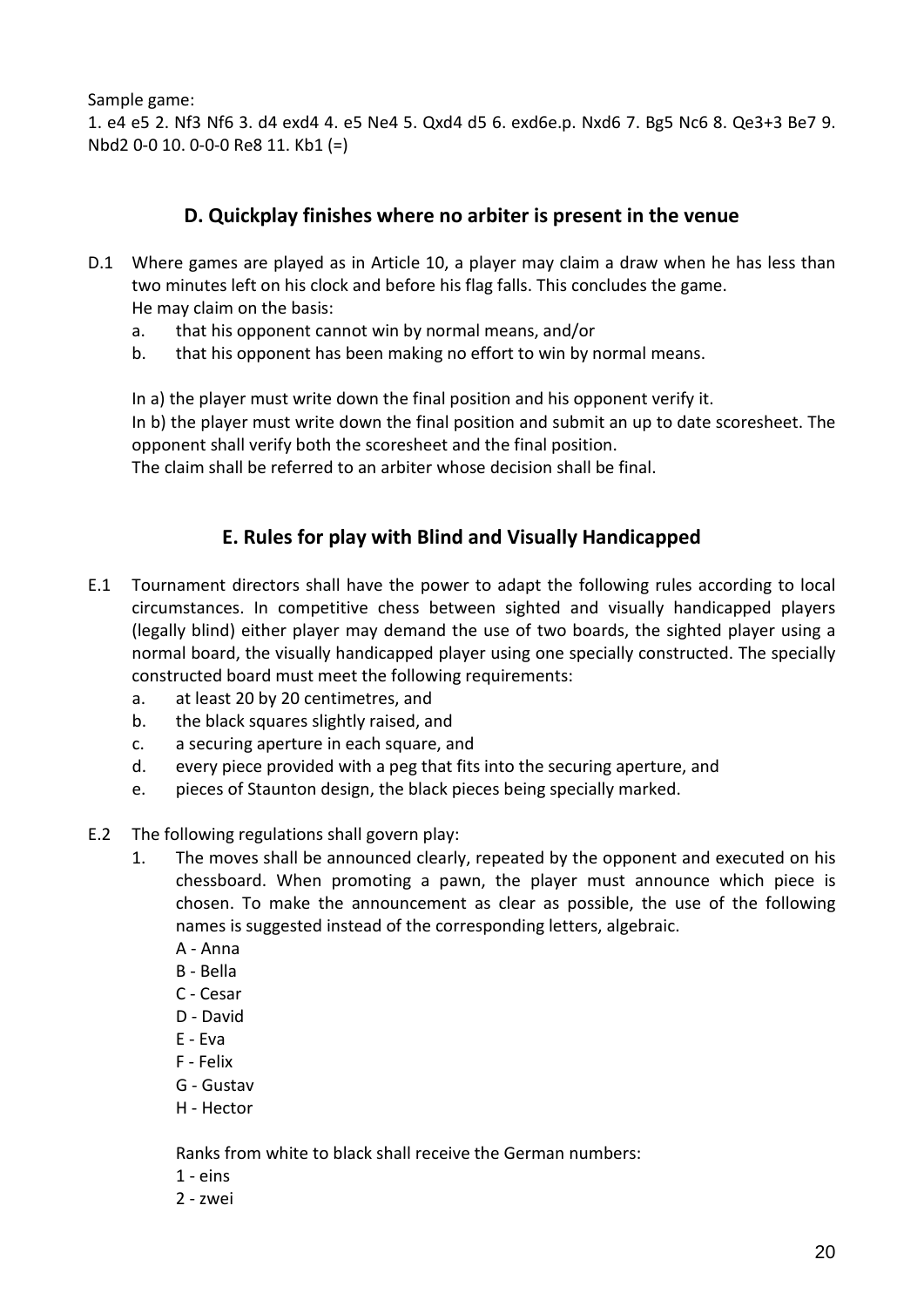- 3 drei
- 4 vier
- 5 fuenf
- 6 sechs
- 7 sieben
- 8 acht

Castling is announced "Lange Rochade" (German for long castling) and "Kurze Rochade" (German for short castling).

The pieces bear the names: Koenig, Dame, Turm, Laeufer, Springer, Bauer.

- 2. On the visually handicapped player's board a piece shall be considered 'touched' when it has been taken out of the securing aperture.
- 3. A move shall be considered 'executed' when:
	- a. in the case of a capture, the captured piece has been removed from the board of the player whose turn it is to move
	- b. a piece is placed into a different securing aperture
	- c. the move has been announced.

Only then the opponent's clock shall be started.

As far as points 2 and 3 are concerned the normal rules are valid for the sighted player.

- 4. A specially constructed chess clock for the visually handicapped shall be admissible. It shall incorporate the following features:
	- a. a dial fitted with reinforced hands, with every five minutes marked by one dot, and every 15 minutes by two raised dots, and
	- b. a flag which can be easily felt. Care should be taken that the flag is so arranged as to allow the player to feel the minute hand during the last 5 minutes of the full hour.
- 5. The visually handicapped player must keep score of the game in Braille or longhand or record the moves on a tape recorder.
- 6. A slip of the tongue in the announcement of a move must be corrected immediately and before the clock of the opponent is started.
- 7. If during a game different positions should arise on the two boards, they must be corrected with the assistance of the controller and by consulting both players' game scores. If the two game scores correspond with each other, the player who has written the correct move but executed the wrong one must adjust his position to correspond with the move on the game scores.
- 8. If, when such differences occur and the two game scores are found to differ, the moves shall be retraced to the point where the two scores agree and the controller shall readjust the clocks accordingly.
- 9. The visually handicapped player shall have the right to make use of an assistant who shall have any or all of the following duties:
	- a. make either player's move on the board of the opponent
	- b. announce the moves of both players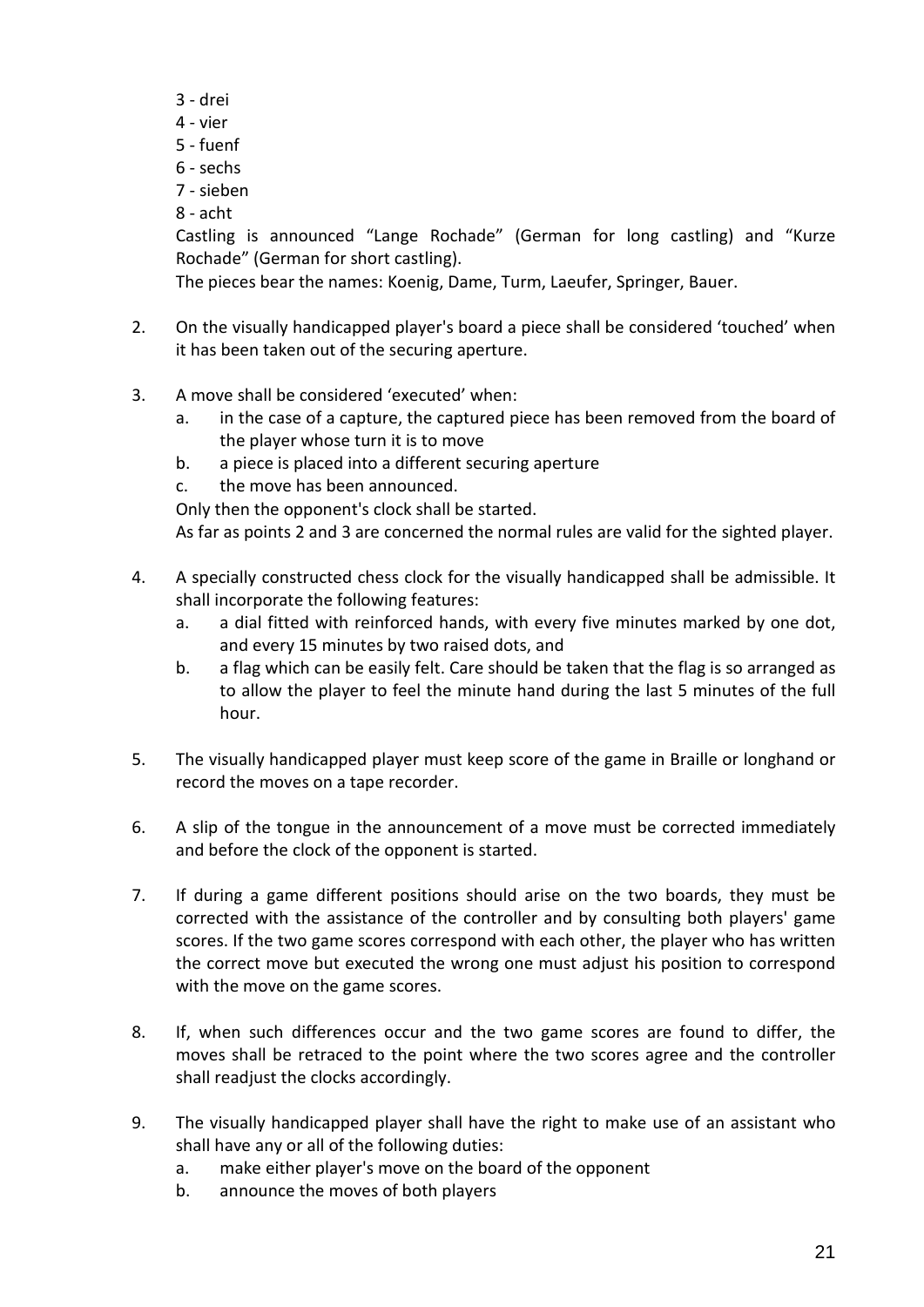- c. keep the game score of the visually handicapped player and start his opponent's clock (keeping point 3.c in mind)
- d. inform the visually handicapped player only at his request of the number of moves completed and the time used up by both players
- e. claim the game in cases where the time limit has been exceeded and inform the controller when the sighted player has touched one of his pieces
- f. carry out the necessary formalities in case the game is adjourned.
- 10. If the visually handicapped player does not make use of an assistant, the sighted player may make use of one who shall carry out the duties mentioned in points 9.a and 9.b.

# **F. Chess960 Rules**

F.1 Before a Chess960 game a starting position is randomly set up, subject to certain rules. After this, the game is played in the same way as standard chess. In particular, pieces and pawns have their normal moves, and each player's objective is to checkmate the opponent's king.

#### F.2 **Starting position requirements**

The starting position for Chess960 must meet certain rules. White pawns are placed on the second rank as in regular chess. All remaining white pieces are placed randomly on the first rank, but with the following restrictions:

- a. the king is placed somewhere between the two rooks, and
- b. the bishops are placed on opposite-colored squares, and
- c. the black pieces are placed equal-and-opposite to the white pieces.

The starting position can be generated before the game either by a computer program or using dice, coin, cards, etc.

#### F.3 **Chess960 Castling Rules**

a. Chess960 allows each player to castle once per game, a move by potentially both the king and rook in a single move. However, a few interpretations of standard chess games rules are needed for castling, because the standard rules presume initial locations of the rook and king that are often not applicable in Chess960.

#### b. *How to castle*

In Chess960, depending on the pre-castling position on the castling king and rook, the castling manoeuvre is performed by one of these four methods:

- 1. double-move castling: by on one turn making a move with the king and a move with the rook, or
- 2. transposition castling: by transposing the position of the king and the rook, or
- 3. king-move-only castling: by making only a move with the king, or
- 4. rook-move-only castling: by making only a move with the rook.

#### *Recommendation*

1. When castling on a physical board with a human player, it is recommended that the king be moved outside the playing surface next to his final position, the rook then be moved from its starting to ending position, and then the king be placed on his final square.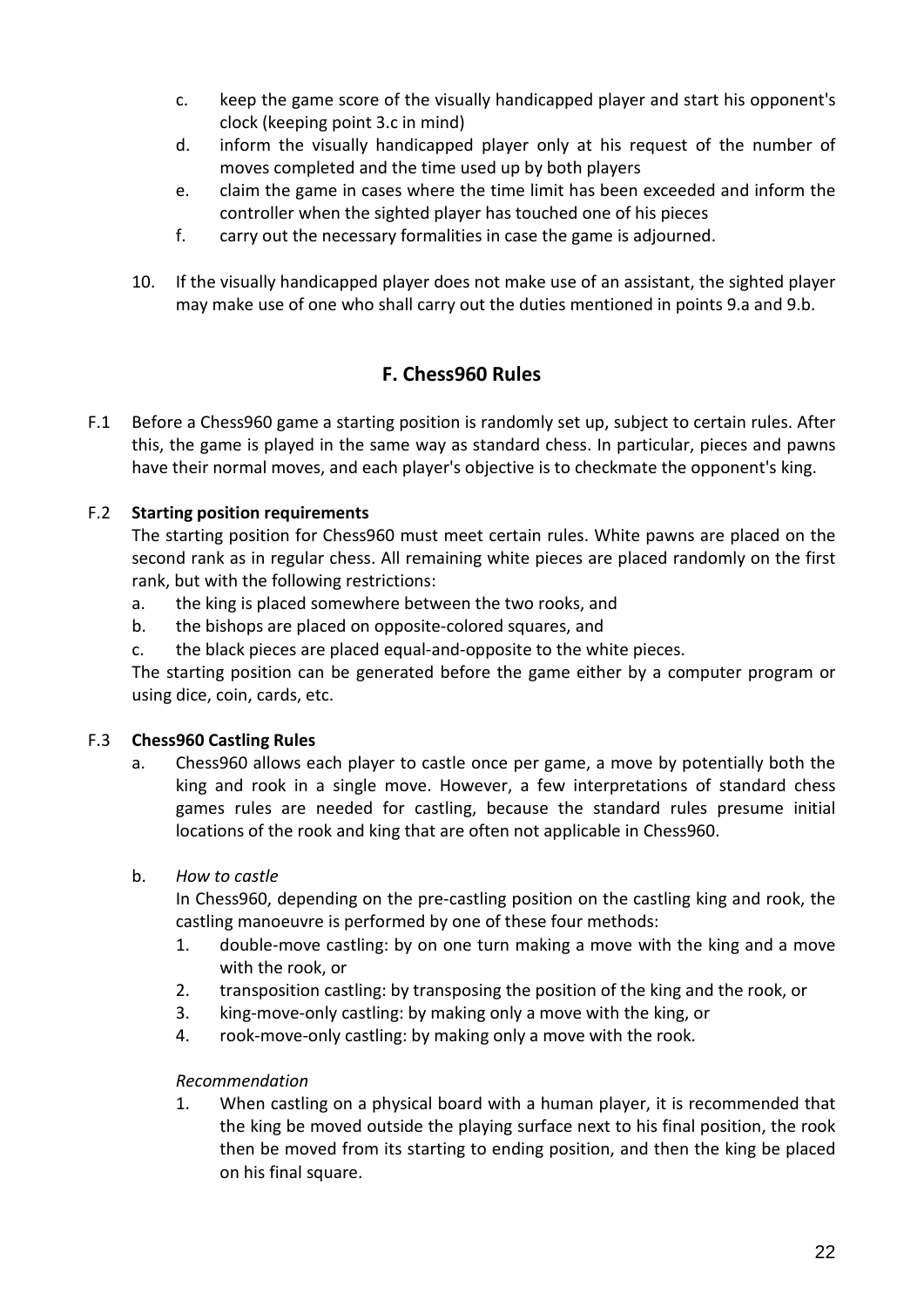2. After castling, the rook and king's final positions are exactly the same positions as they would be in standard chess.

#### *Clarification*

Thus, after c-side castling (notated as O-O-O and known as queen-side castling in orthodox chess), the King is on the c-square (c1 for White and c8 for Black) and the Rook is on the d-square (d1 for White and d8 for Black). After g-side castling (notated as O-O and known as king-side castling in orthodox chess), the King is on the g-square (g1 for White and g8 for Black) and the Rook is on the f-square (f1 for White and f8 for Black).

*Notes*

- 1. To avoid any misunderstanding, it may be useful to state "I am about to castle" before castling.
- 2. In some starting positions, the king or rook (but not both) do not move during castling.
- 3. In some starting positions, castling can take place as early as the first move.
- 4. ll the squares between the king's initial and final squares (including the final square), and all of the squares between the rook's initial and final squares (including the final square), must be vacant except for the king and castling rook.
- 5. In some starting positions, some squares can stay filled during castling that would have to be vacant in standard chess. For example, after c-side castling (O-O-O), it's possible for to have a, b, and/or e still filled, and after g-side castling (O-O), it's possible to have e and/or h filled.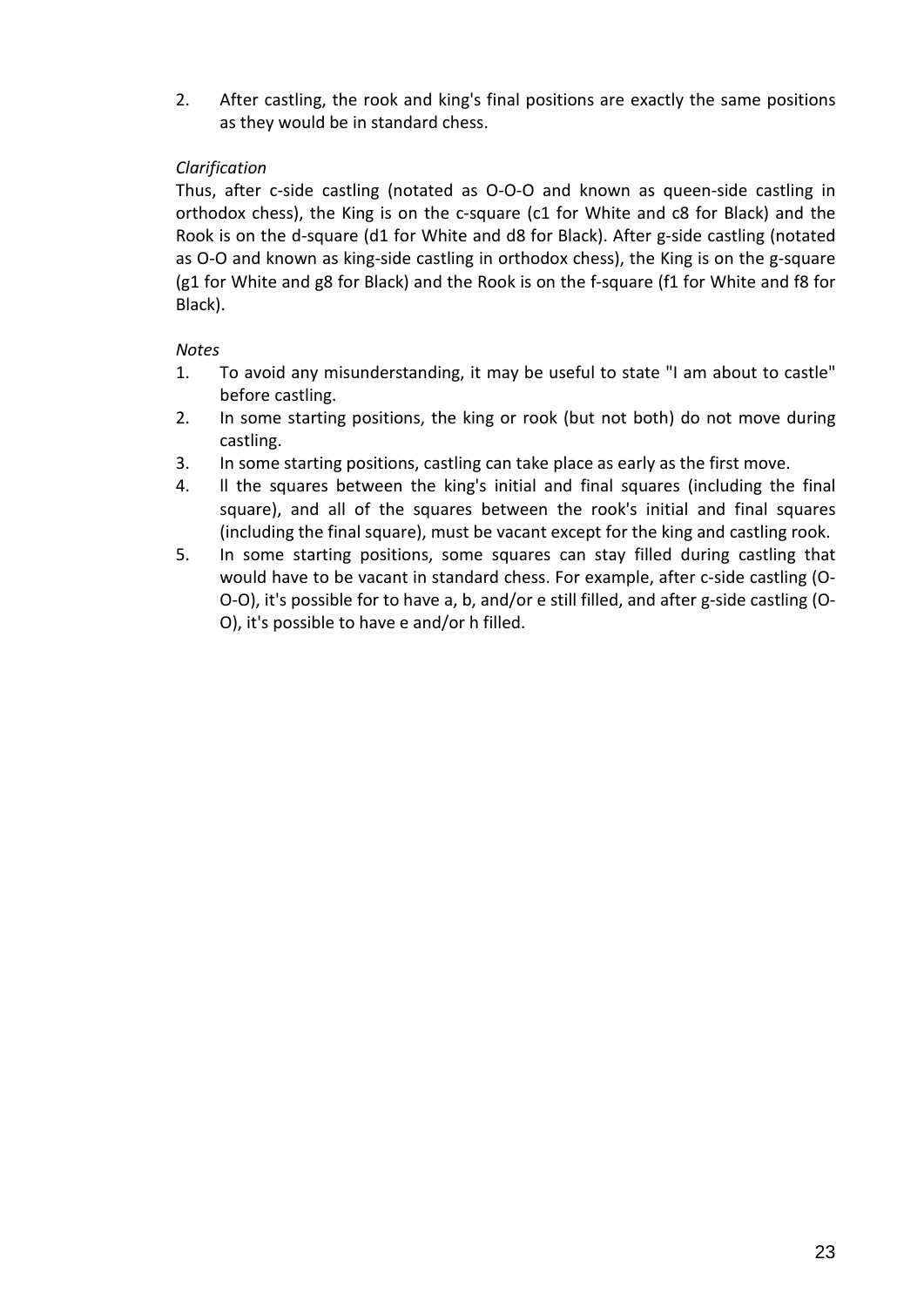#### **Guidelines in case a game needs to be adjourned**

- 1. a. If a game is not finished at the end of the time prescribed for play, the arbiter shall require the player having the move to 'seal' that move. The player must write his move in unambiguous notation on his scoresheet, put his scoresheet and that of his opponent in an envelope, seal the envelope and only then stop his clock without starting his opponent's clock. Until he has stopped the clocks, the player retains the right to change his sealed move. If, after being told by the arbiter to seal his move, the player makes a move on the chessboard he must write that same move on his scoresheet as his sealed move.
	- b. A player having the move, who adjourns the game before the end of the playing session, shall be considered to have sealed at the nominal time for the end of the session, and his remaining time shall so be recorded.
- 2. The following shall be indicated upon the envelope:
	- a. the names of the players, and
	- b. the position immediately before the sealed move, and
	- c. the time used by each player, and
	- d. the name of the player who has sealed the move, and
	- e. the number of the sealed move, and
	- f. the offer of a draw, if the proposal is current, and
	- g. the date, time and venue of resumption of play.
- 3. The arbiter shall check the accuracy of the information on the envelope and is responsible for the safe-keeping of it.
- 4. If a player proposes a draw after his opponent has sealed his move, the offer is valid until the opponent has accepted it or rejected it as in Article 9.1.
- 5. Before the game is to be resumed, the position immediately before the sealed move shall be set up on the chessboard, and the times used by each player when the game was adjourned shall be indicated on the clocks.
- 6. If prior to the resumption the game is agreed drawn, or if one of the players notifies the arbiter that he resigns, the game is concluded.
- 7. The envelope shall be opened only when the player who must reply to the sealed move is present.
- 8. Except in the cases mentioned in the Articles 5, 6.9 and 9.6, the game is lost by a player whose recording of his sealed move:
	- a. is ambiguous, or
	- b. is recorded such that its true significance is impossible to establish, or
	- c. is illegal.
- 9. If, at the agreed resumption time:
	- a. the player having to reply to the sealed move is present, the envelope is opened, the sealed move made on the chessboard and his clock started.